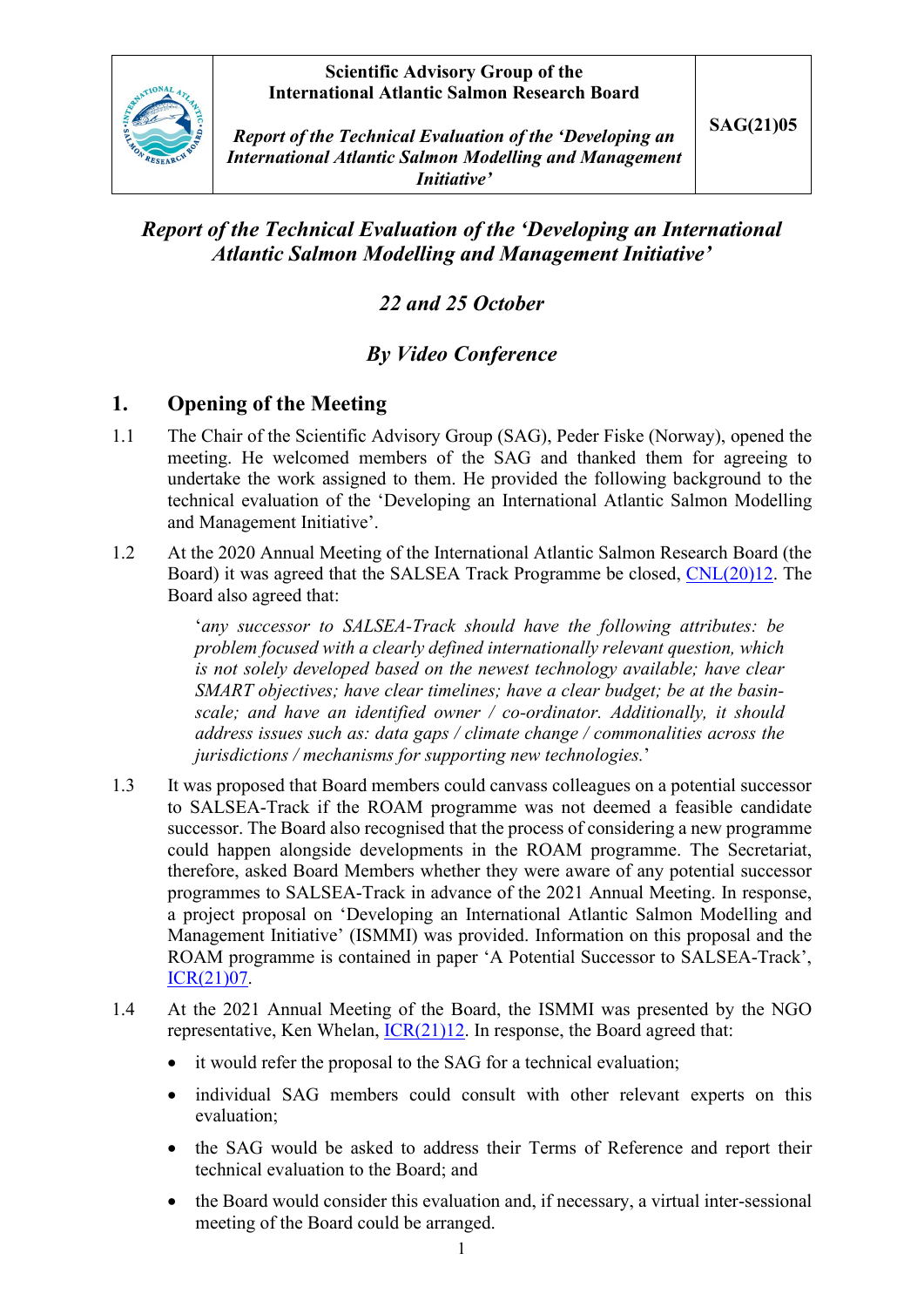- 1.5 The Chair noted, therefore, that the purpose of the meeting was to address the Terms of Reference and to report to the Board.
- 1.6 A list of participants of the SAG is contained in Annex 1.

# **2. Adoption of the Agenda**

2.1 The SAG adopted its Agenda, SAG(21)04 (Annex 2).

# **3. Consideration of the Terms of Reference**

- 3.1 The Group discussed the Terms of Reference for the technical evaluation, [SAG\(21\)02,](https://salmonatsea.com/wp-content/uploads/2021/10/SAG2102_Terms-of-Reference-for-the-SAGs-Technical-Evaluation-of-the-ISMMI.pdf) which are as follows:
	- 1. Provide a technical scientific evaluation of the ISMMI related to its merit, worth and significance, including, but not restricted to, an evaluation of the proposal in relation to:
		- its clarity;
		- its quality of research design and methods;
		- its originality and potential contribution to scientific knowledge;
		- its scientific ambition and probability of success;
		- its scientific outputs, dissemination and potential scientific impact.
	- 2. Provide additional technical scientific information which will assist the Board in determining:
		- the relevance of the proposal to the purpose of the Board, i.e. 'to promote collaboration and co-operation on research into the causes of marine mortality of Atlantic salmon and the opportunities to counteract this mortality.'
		- the relevance of the proposal to the required attributes for a successor to SALSEA-Track, i.e. be problem focused with a clearly defined internationally relevant question, which is not solely developed based on the newest technology available; have clear SMART objectives; have clear timelines; have a clear budget; be at the basin-scale; and have an identified owner / co-ordinator. Additionally, it should address issues such as: data gaps / climate change / commonalities across the jurisdictions / mechanisms for supporting new technologies.
	- 3. Provide additional technical scientific information which will assist the Board in its consideration regarding endorsement of the proposal.

# **4. Provision of a Technical Scientific Evaluation of the 'International Atlantic Salmon Modelling and Management Initiative' (ISMMI)**

### **General Comments**

- 4.1 The Chair referred participants to the ISMMI proposal (Annex 3) and the presentation made by Ken Whelan at the Board's 2021 Annual Meeting, [ICR\(21\)12.](https://salmonatsea.com/wp-content/uploads/2021/06/ICR2112_Presentation-on-the-ISMMI-Initiative.pdf) Dr Fiske gave a short presentation of his understanding of the proposal. This was followed by a general discussion of the participants' views of the proposal.
- 4.2 The SAG agreed that it was broadly supportive of the concept of additional investigations into the marine ecology of the species and would welcome the development of an international funding bid. It also acknowledged the excellent scientists involved in the proposal. The broad discussion related to a number of general issues.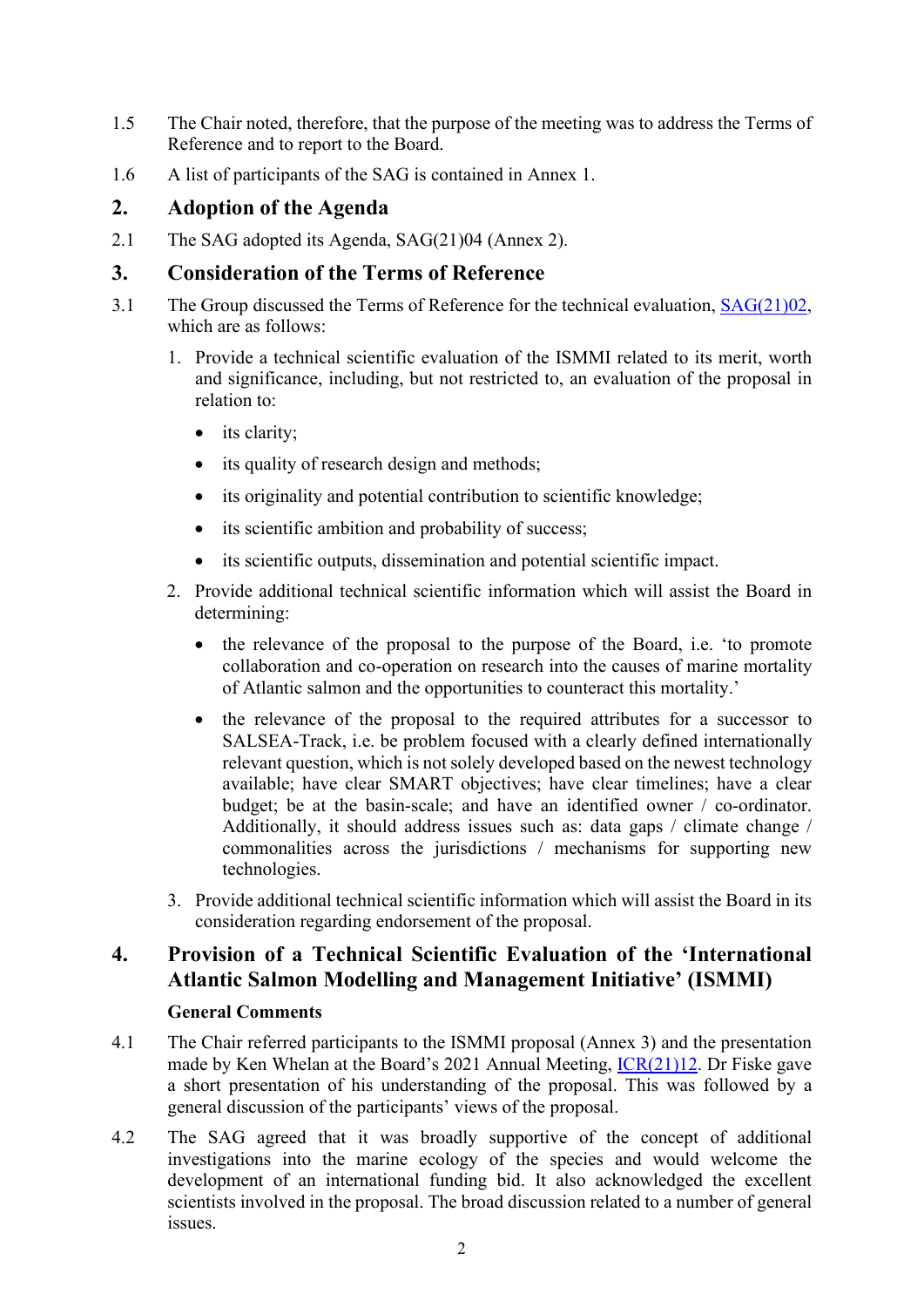- 4.3 There was agreement amongst members of the SAG that the proposal was difficult to review. It was unclear whether the SAG should provide a technical scientific evaluation of the £96 K request to the Board, which was primarily focused on preparing a large multi-year project proposal, or the potential larger multi-year project. Much of the proposal's text focused on the need for that larger effort.
- 4.4 Given that the £96 K request to the Board was largely to support the preparation of a larger multi-year proposal, it was impossible to evaluate the likelihood of success without having a clear understanding of the details of the targeted funding call. The SAG agreed that it was impossible to ensure that a potential funding opportunity would align with the proposal development and submission timeline outlined within the ISMMI proposal.
- 4.5 Further, there was agreement amongst members of the SAG that the submitted proposal lacked detailed scientific content. This prevented the SAG from providing a complete technical scientific evaluation against the criteria set out in its Terms of Reference.

#### **Clarity**

- 4.6 As set out in the Terms of Reference, the SAG discussed the clarity of the ISMMI. The SAG welcomed the ISMMI's intention to use the Life Cycle Model to explore the wider ecosystem related to wild Atlantic salmon and the use of the Life Cycle Model to investigate Atlantic salmon in the ocean. However, it noted an overall lack of clarity and felt there were few scientific examples or concrete proposals for the SAG to provide a technical evaluation of.
- 4.7 The SAG also noted the lack of supporting evidence behind many of the statements made within the proposal while attempting to build a case on the need for the proposed work. As an example, the proposal states that work would address 'alignment of existing salmon stock assessment and management models, realising the potential for improving biological realism in existing models' (page 8). However, the SAG noted that this alignment may not be a critical need given that the Greenland fishery is a small single species fishery and that the current assessment models have proven to be exceptionally robust according to ICES evaluations. Additionally, the SAG identified a lack of information against which to assess the statement that 'a direct benefit of refining the biological realism of models used at WGNAS and their integration with new modelling approaches, would be an improvement in PFA forecasts and the NASCO framework of indicators.' The SAG noted that the proposal blends the stock assessment and catch advice efforts undertaken by ICES and the marine ecology investigations undertaken by various scientists. Framing these two separate efforts as one confused the proposal and made it difficult to review.
- 4.8 The SAG considered the different groups mentioned in the ISMMI. It would have wished to have a clearer understanding of the roles and links between the groups involved, including the WKSalmon workshop participants and those involved in the Missing Salmon Alliance and the Likely Suspects Framework. The SAG would also have liked to see a clearer description of the expected role of the Board within the project.
- 4.9 The SAG noted that the proposal would have benefitted from more detail in a number of areas such as: how the 'need for a paradigm shift' was determined; whether freshwater ecology was to be included in the modelling since it impacts upon salmon survival at sea; who the '*ad hoc*' group of scientists mentioned in the proposal are; the identity of the 'end user' and the 'salmon managers' in the proposal; and who the decision support framework would be built for.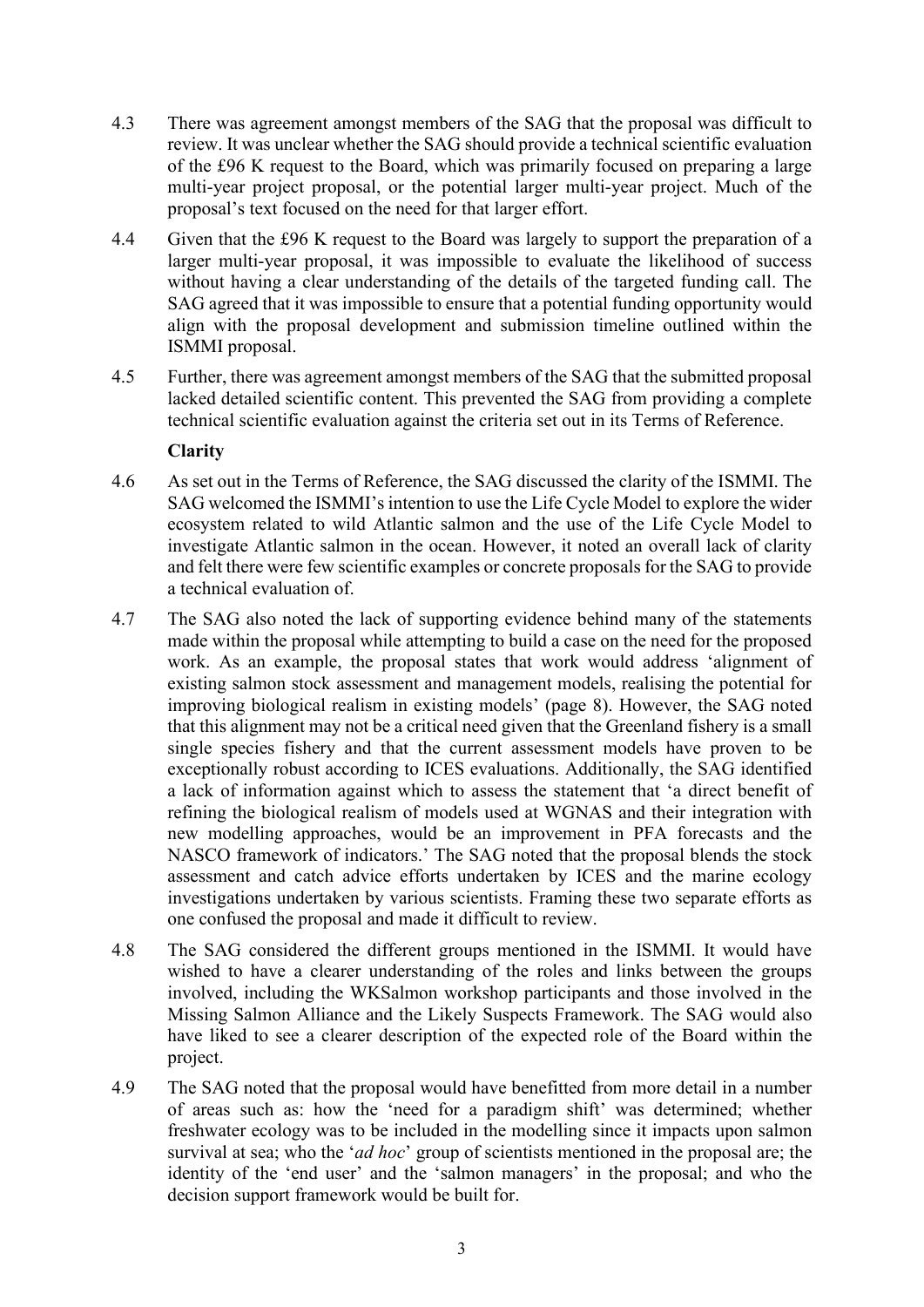### **Quality of Research Design and Methods**

4.10 The SAG discussed the quality of research design and methods of the ISMMI. It agreed that it was unable to provide a technical scientific evaluation against this criterion since detailed information on this was not included in the proposal. Participants acknowledged that comprehensive information on research design and methods would likely be included in the future international funding bid; however, as noted above, at this stage the SAG was tasked with evaluation of the ISMMI proposal only.

#### **Originality and Potential Contribution to Scientific Knowledge**

4.11 The SAG discussed the originality and potential contribution to scientific knowledge of the ISMMI. The SAG was unable to evaluate the submitted proposal against this criterion as it lacked technical detail in this regard. However, the SAG agreed that the future international funding bid (if successful) may have considerable potential in terms of originality and contribution to scientific knowledge.

#### **Scientific Ambition and Probability of Success**

- 4.12 The SAG discussed the scientific ambition and probability of success of the ISMMI. The SAG noted that success was highly likely in terms of funding the attendance of experts at workshops and developing an international funding bid as stated. It also noted that the ISMMI appears to be very ambitious given that the current Life Cycle Model has not yet been benchmarked by ICES or implemented for advice. However, the excellence of the scientists involved improved the probability of success. The SAG discussed a number of areas that it considered would be challenging and may affect outcomes:
	- getting enough good quality data to feed into the model may be a challenge;
	- the international funding bid and associated project would address very challenging issues that scientists are struggling with globally. Making progress in these very complex areas would be a significant and difficult task; and
	- the ultimate success of the ISMMI would lie in whether the proposed international funding bid was successful. This may depend on wider factors such as the requirements of funding streams, such as Horizon2020, open at the time. The SAG noted that these funding streams are very competitive and projects need to be in line with the requirements at the time of submission.

#### **Scientific outputs, dissemination and potential scientific impact**

4.13 The SAG discussed the scientific outputs, dissemination and potential scientific impact of the ISMMI. It noted that if the future international funding bid was successful, this was likely to have a high impact in terms of scientific output and impacts. However, the SAG concluded that there was insufficient detail about the scientific outputs in the proposal to be able to provide a technical scientific evaluation against this criterion. For example, within the ISMMI, it was noted that a User Interface (UI) Decision Support Tool would be created, which certainly could be counted towards increased scientific outputs, dissemination and potential scientific impact. However, the details regarding the tool, what it may look like, what it may communicate, who it was aimed at and what problem it is intended to improve upon were lacking.

# **5. Provision of Additional Technical Scientific Information**

### **Relevance of the Proposal to the Purpose of the Board**

5.1 The Chair reminded participants that the Terms of Reference asked the SAG to provide additional technical scientific information which would assist the Board in determining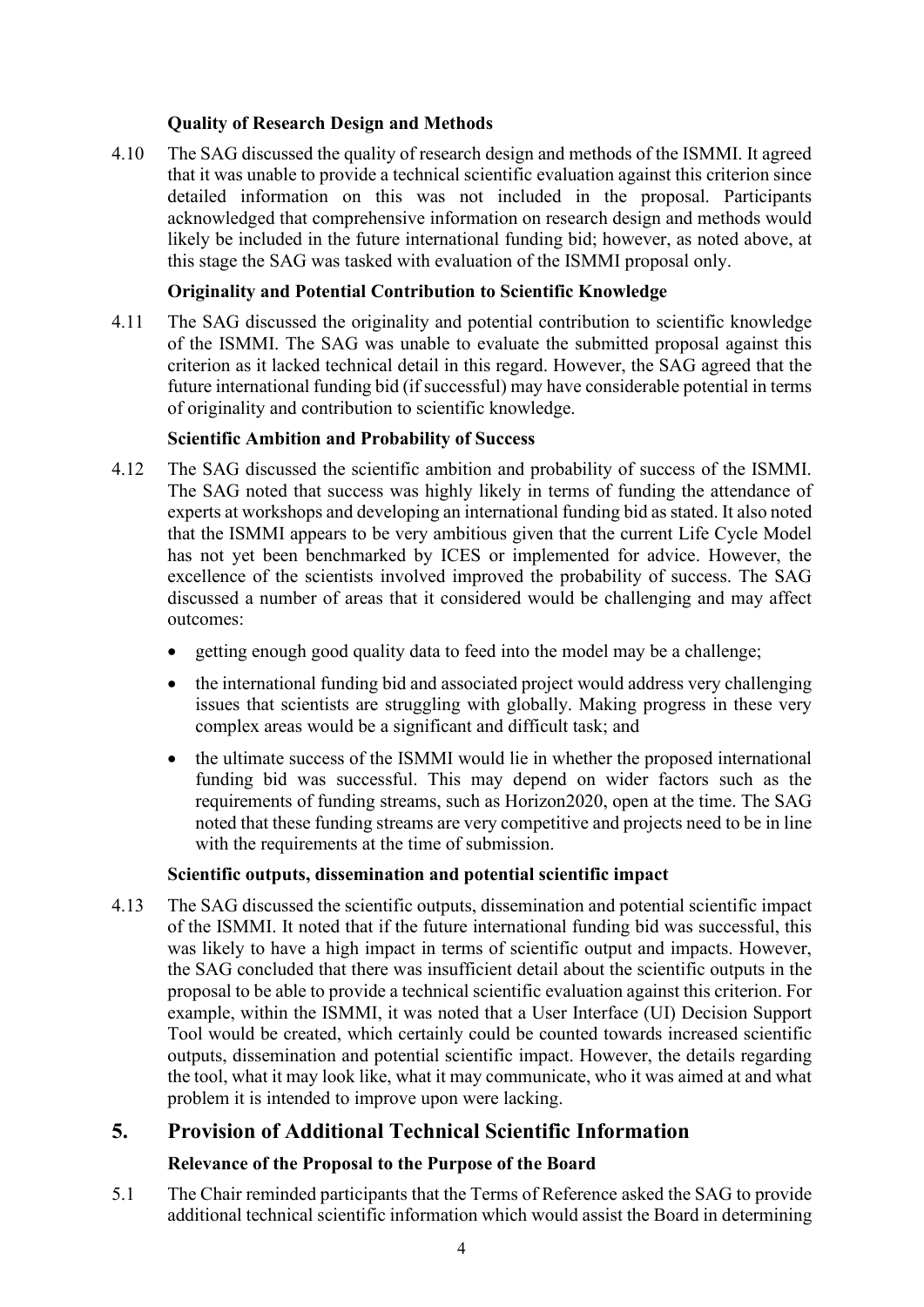the relevance of the proposal to the purpose of the Board, i.e. '*to promote collaboration and co-operation on research into the causes of marine mortality of Atlantic salmon and the opportunities to counteract this mortality*.'

5.2 The SAG agreed that the proposal has relevance to the purpose of the Board in that it promotes collaboration in research related to marine mortality at sea. However, it noted that, at present, only European scientists are involved. The SAG would encourage greater collaboration across the entire North Atlantic within the proposal whilst acknowledging the difficulties this might create for obtaining funding, for instance through the EU's Horizon2020 programme.

### **Relevance of the Proposal to the Required Attributes for a Successor to SALSEA-Track**

- 5.3 The Chair reminded participants that the Terms of Reference asked the SAG to provide additional technical scientific information which would assist the Board in determining the relevance of the proposal to the required attributes for a successor to SALSEA-Track. The SAG agreed that, although it was not clear what the SAG was being asked to evaluate, many components identified within the ISMMI proposal, for both the oneyear pilot and the multi-year project, did appear to meet many of the required attributes.
- 5.4 However, the SAG agreed that more clarity was required to enable the proposal to be fully evaluated according to the SALSEA-Track replacement criteria. The SAG also noted that (as mentioned above) the geographical extent of the collaboration would need to be expanded to better meet the 'basin-scale' attribute. Participants noted confusion regarding the owner / co-ordinator of the ISMMI and questioned the proposed role of the Board, in relation to this initiative, and whether the Board would agree to it.
- 5.5 Overall, the SAG agreed that it was unable to adequately evaluate the ISMMI against the attributes for a successor to SALSEA-Track given many of the issues raised above.

## **6. Consideration of any other additional technical scientific information to assist the Board in its decision to endorse the proposal.**

6.1 The Chair asked participants if they wished to provide any additional technical scientific information to assist the Board in its consideration regarding endorsement of the proposal. The SAG noted that it was broadly supportive of the research in the ISMMI and the proposal to develop an international funding bid. However, it agreed that the SAG was unable to provide additional technical scientific information to assist the Board in its consideration regarding endorsement of the proposal, given the numerous issues identified above.

## **7. Other Business**

- 7.1 The SAG was updated on progress made in connection with the Pop-off Satellite Tag (PSAT) programme at Greenland and the ROAM Programme under this Agenda item.
- 7.2 The SAG was advised that the PSAT tracking programme at Greenland had been very successful in 2021. Seventy tagged fish were released during the period from mid-September to the beginning of October, an increase from 12 tagged fish released in 2018 and 25 tagged fish in 2019. This increase was apparently due to a combination of good fishing in Greenland in 2021 and adjustments to fishing techniques from those used in the past. Preliminary information was available on 40 of the 70 total tags deployed; to date only four out of the 40 had popped off, all of which were located in the central Labrador Sea. The SAG was also advised that genetic samples had been taken from all 70 tagged fish to enable the identification of their region of origin.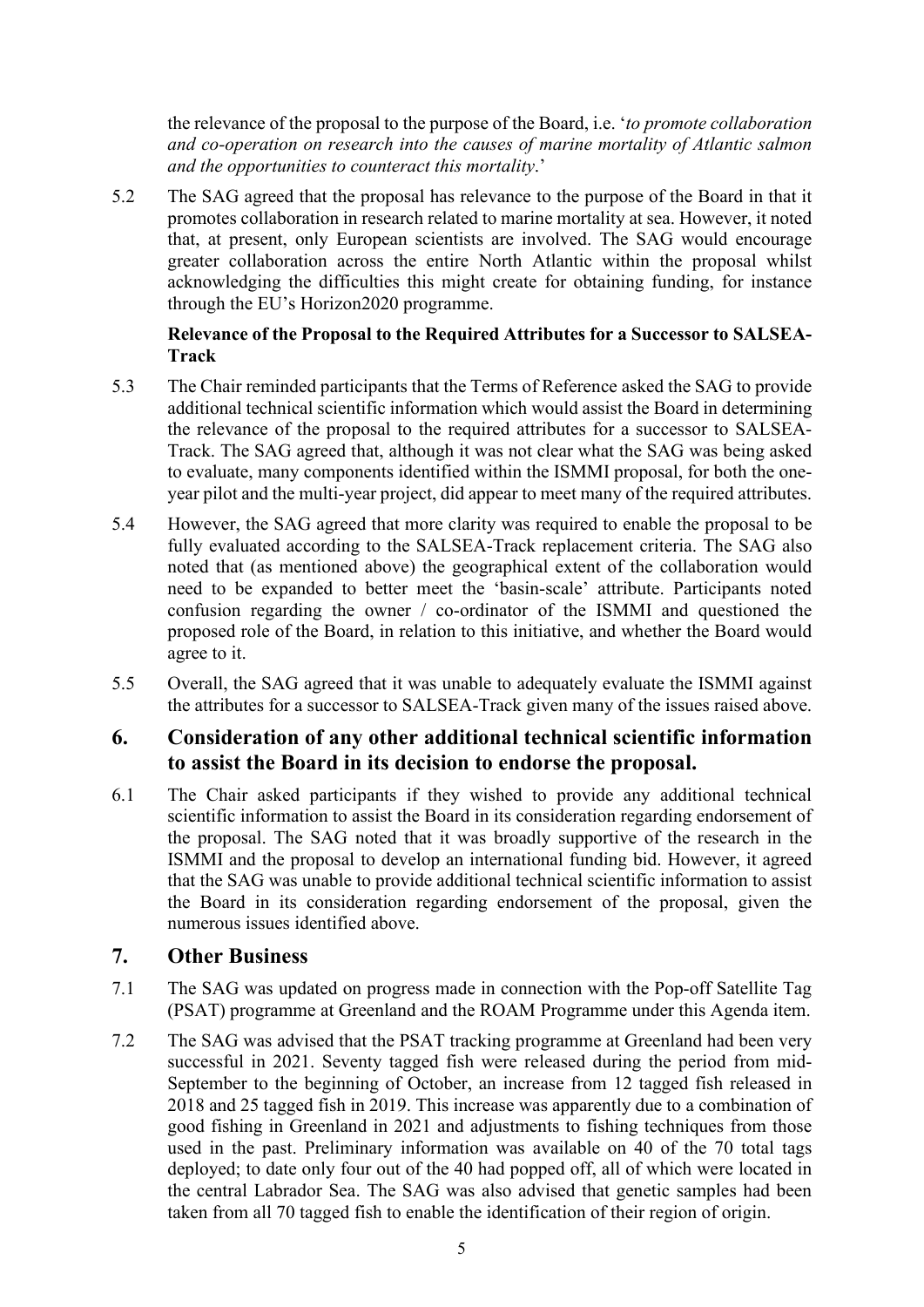7.3 The SAG was advised that successful field trials had taken place in 2021 in the ROAM programme. During the trial, two receivers had been deployed off the continental shelf south-east of Cape Cod. The trial was conducted in two parts: ROAM tags attached to various deployed oceanographic monitoring equipment; and ROAM tags attached to a glider which was deployed over a number of weeks. The glider was able to behave like a salmon, diving to depths and returning to the surface. Preliminary available data showed that the tags deployed on the oceanographic equipment had recorded very strong signals from  $15 - 20$  km away and had recorded faint but identifiable signals from up to 500 km away. The tags attached to the glider also appeared to work extremely well, picking up signals 70 km away at a depth of 200 m. The results are all preliminary and data analysis is ongoing.

## **8. Report of the Meeting**

8.1 The SAG agreed the report of its meeting.

### **9. Close of the Meeting**

9.1 The Chair thanked participants for their contributions and closed the meeting of the SAG.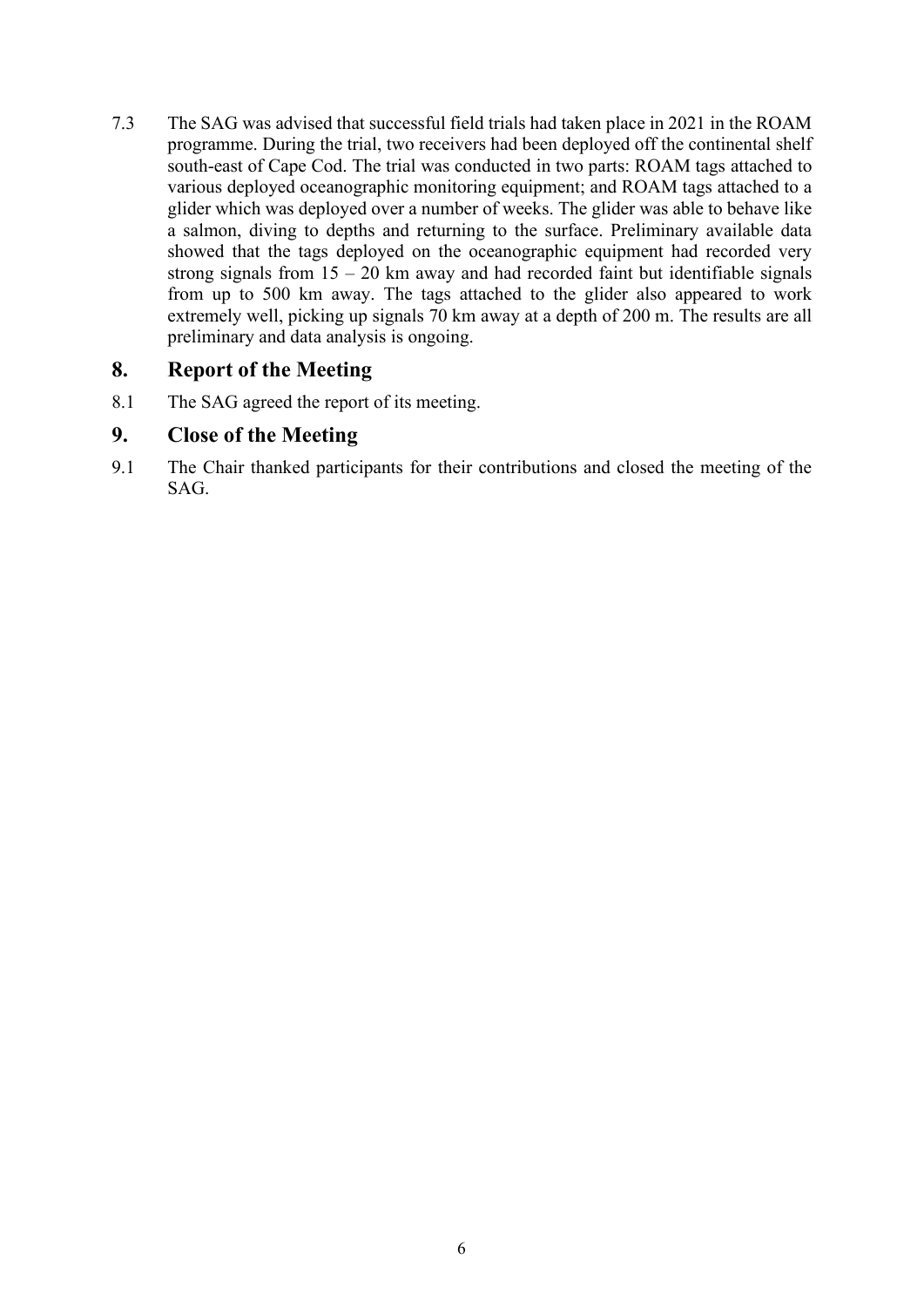## **Annex 1**

# *List of Participants*

**Canada** \*Julien April

**European Union** \*Jaakko Erkinaro

**Norway** \*Peder Fiske (Chair)

**Russian Federation** \*Sergey Prusov

**United Kingdom** \*Dennis Ensing

**United States** \*Tim Sheehan

**NGO Representative** Dave Meerburg

**Secretariat** Wendy Kenyon Louise Forero

\*Nominated SAG Member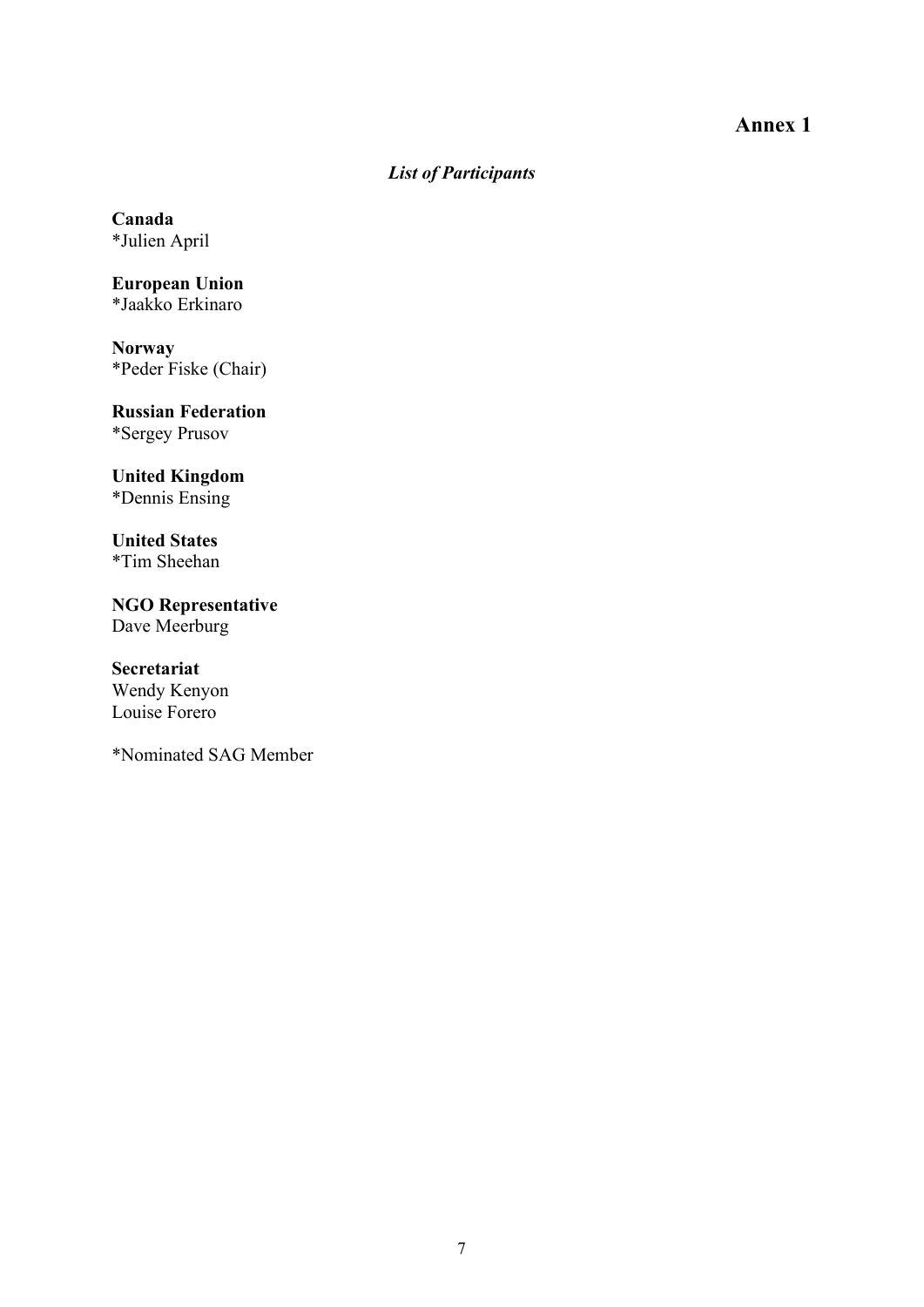### **Annex 2**

# **SAG(21)04**

# *October 2021* **Ad Hoc** *Meeting of the Scientific Advisory Group of the International Atlantic Salmon Research Board*

# *By Video Conference*

# *22 and 25 October 2021*

# *Agenda*

- 1. Opening of the Meeting
- 2. Adoption of the Agenda
- 3. Consideration of the Terms of Reference, SAG(21)02
- 4. Provision of a technical scientific evaluation of the 'International Atlantic Salmon Modelling and Management Initiative' (ISMMI)
- 5. Review and provision of additional technical scientific information to inform the Board as to whether:
	- the ISMMI is consistent with the Board's purpose; and
	- the ISMMI is fully in line with the agreed attributes for a successor to SALSEA-Track.
- 6. Consideration of any other additional technical scientific information to assist the Board in its decision to endorse the ISMMI proposal.
- 7. Other Business
- 8. Report of the Meeting
- 9. Close of the Meeting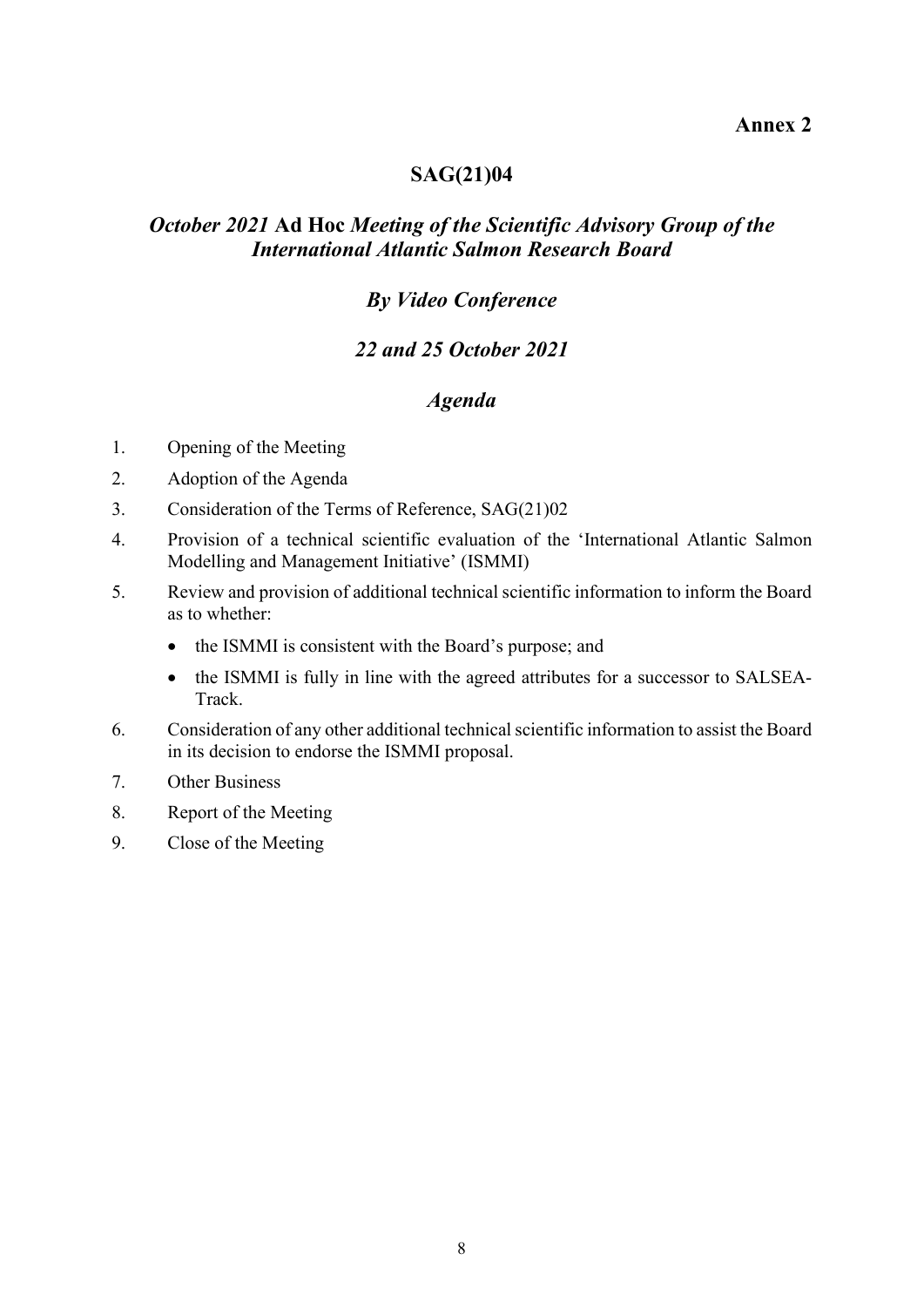# **Developing an International Atlantic Salmon Modelling and Management Initiative (ISMMI)**









#### **Executive Summary**

Over the past four years NASCO/the International Atlantic Salmon Research Board (the Board) has actively supported the development of the Likely Suspects Framework (LSF) (ICR(20)11). The NASCO /ICES advisory group (WGNAS) has supported the development of a comprehensive Life Cycle Model (LCM). The scientists involved in developing these initiatives held a series of meetings over recent months to see how best to integrate and utilise the results from these two programmes, to better inform advice and guidance to ICES and NASCO on the pressures facing salmon populations. The adhoc group concluded that a future vision for international salmon conservation and management must move beyond the provision of catch advice based on single-species demographics to an ecosystemic vision. This approach recognises the changes in the ecosystem that impact on salmon during the marine phase and tackles the urgent and fast moving challenges facing salmon populations for the remainder of this century. Such changes are firmly embedded in global environmental change. A new management paradigm is required which no longer relies on estimates of population and catch advice alone but incorporates an ecosystem approach , linking models and prioritised research programmes to develop a suite of dynamic ecosystem indicators and integrated assessment methods.

For the ICES Atlantic salmon advice to become more closely aligned with the recognised benefits of using an ecosystems-based approach, the stock assessment methodology for salmon will require further model development and benchmarking. For example, the current iteration of the Life Cycle Model, being tested by the WGNAS in 2021, will be benchmarked in the near future. However, the LCM as it currently stands contains many assumptions around the growth and survival of salmon at sea and there is no doubt that it would greatly benefit from the inclusion of relevant marine ecosystem data. It is now clear that for future benchmarking, what is required is a portfoilo of models that include both marine environmental and marine ecosystem indicators. Such an approach, we would argue, would directly support the work of WGNAS and more closely align future benchmarking of Atlantic salmon assessments with the ICES processes for other marine species. We believe that this could be achieved by linking the LSF and the LCM-related approaches.

#### **Better Integrating Modelling and Management**

Our proposal offers an opportunity to improve the biological realism of existing modelling approaches. It would allow for their integration to support the development of ecosystem and evolutionary based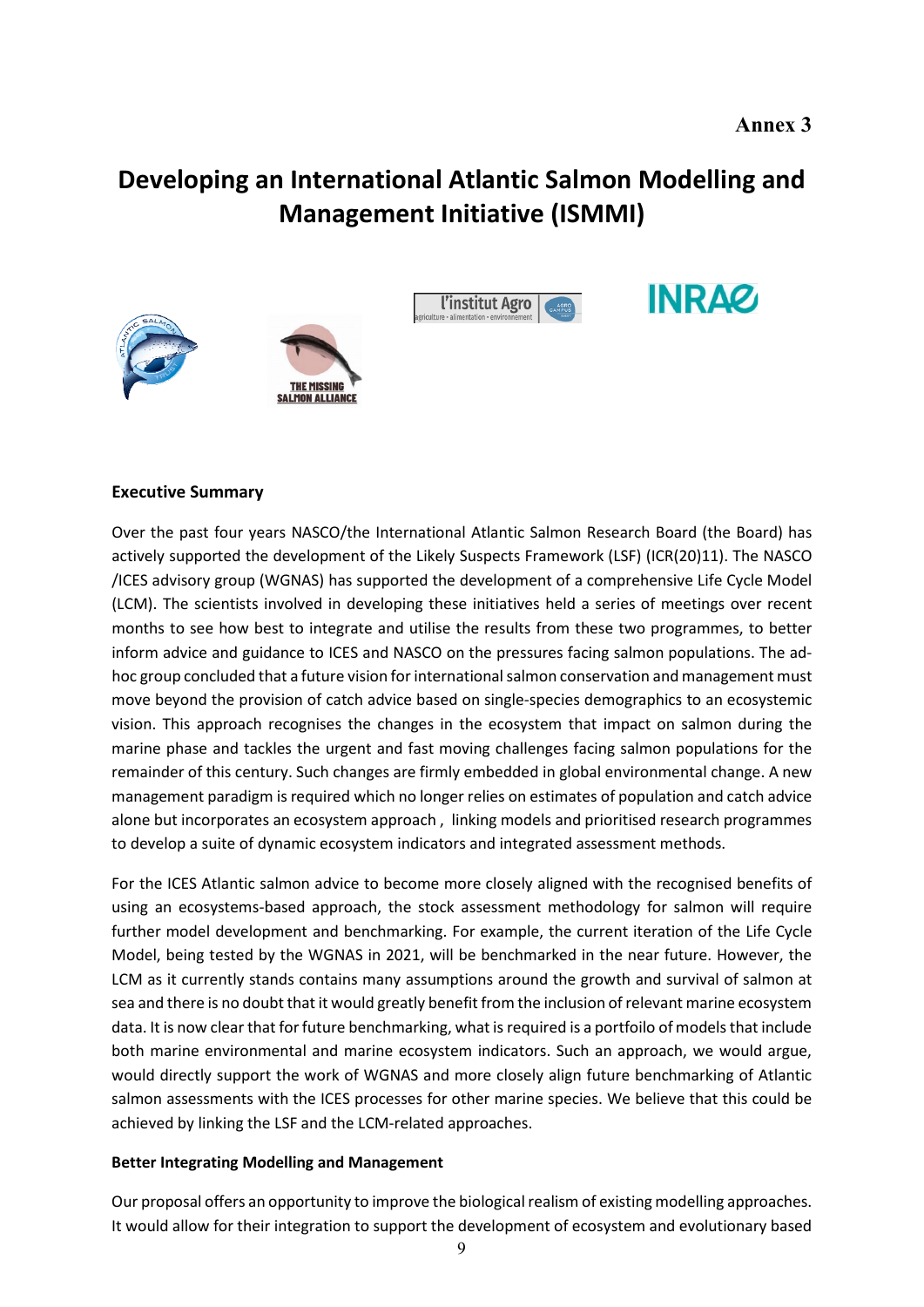enhanced guidance/advice that would go beyond that presently available for Atlantic salmon. Managers at national/area/local levels would benefit from access to enhanced guidance, while the underlying advice processes would remain relevant to ICES/NASCO regulatory requirements.

Our future vision is for enhanced coordinated salmon management, aligned with the provision of a proposed new three-tiered management guidance/advice development addressing wider management needs:

- *Quantitative catch advice with regard to stock complex/national conservation limits.*
- *Management guidance (soft advice), 2-5 year outlook for stocks, including impact of ocean conditions, and evaluation of impact of management measures in a wider ecosystem context.*
- *Scenario modelling for managers, exploring conditions not yet experienced, such as climate change-driven extremes and impact on stock genetic diversity and resilience, including probability of extinction in climate change-sensitive areas.*

This proposed advice landscape mirrors aspects of economic forecasting, where guidance and scenario modelling tools are widely used and relayed to managers to inform policy development and decisionmaking.

#### **What is ISMMI?**

The ISMMI initiative would initially involve a one-year pilot study to begin in 2022. This would bring the key modelling approaches and data together under the overarching Likely Suspects conceptual framework, while concurrently building an international consortium bid, spanning the three NASCO Commission areas, for a four-year science project (2023-2026) to develop the modelling and advice frameworks. Year 5 (2026) would be an implementation year, when enhanced scientific models and new management tools would be introduced to WGNAS and NASCO.

Centering on linking the work streams of the French Institut Agro/INRAE modelling groups and the MSA LSF group, the one-year ISMMI pilot programme would address four key areas:

- 1. Improvement of current engagement with salmon management across scales: assisting with translation and interpretation of new model outputs, leading to better alignment with salmon management requirements, for example, via novel user-friendly Decision Support Tools (DSTs).
- 2. Alignment of existing salmon stock assessment and management models, realising the potential for improving biological realism in existing models.
- 3. Progress with data mobilisation and workflow development, providing the components for a more Integrated Ecosystem Assessment based vision for salmon that integrates existing approaches and guides future modelling work.
- 4. Development of a major international consortium funding bid to initiate, develop and support the evolution of ecosystem-based management for Atlantic salmon.

For example, a direct benefit of refining the biological realism of models used at WGNAS and their integration with new modelling approaches would be an improvement in PFA forecasts and enhance the NASCO framework of indicators (FWI). Such an approach would also provide wider (environmental and ecosystem) indicators of the outlook for stock survival for periods of two to five years ahead, together with potential scenario modelling of longer-term changes.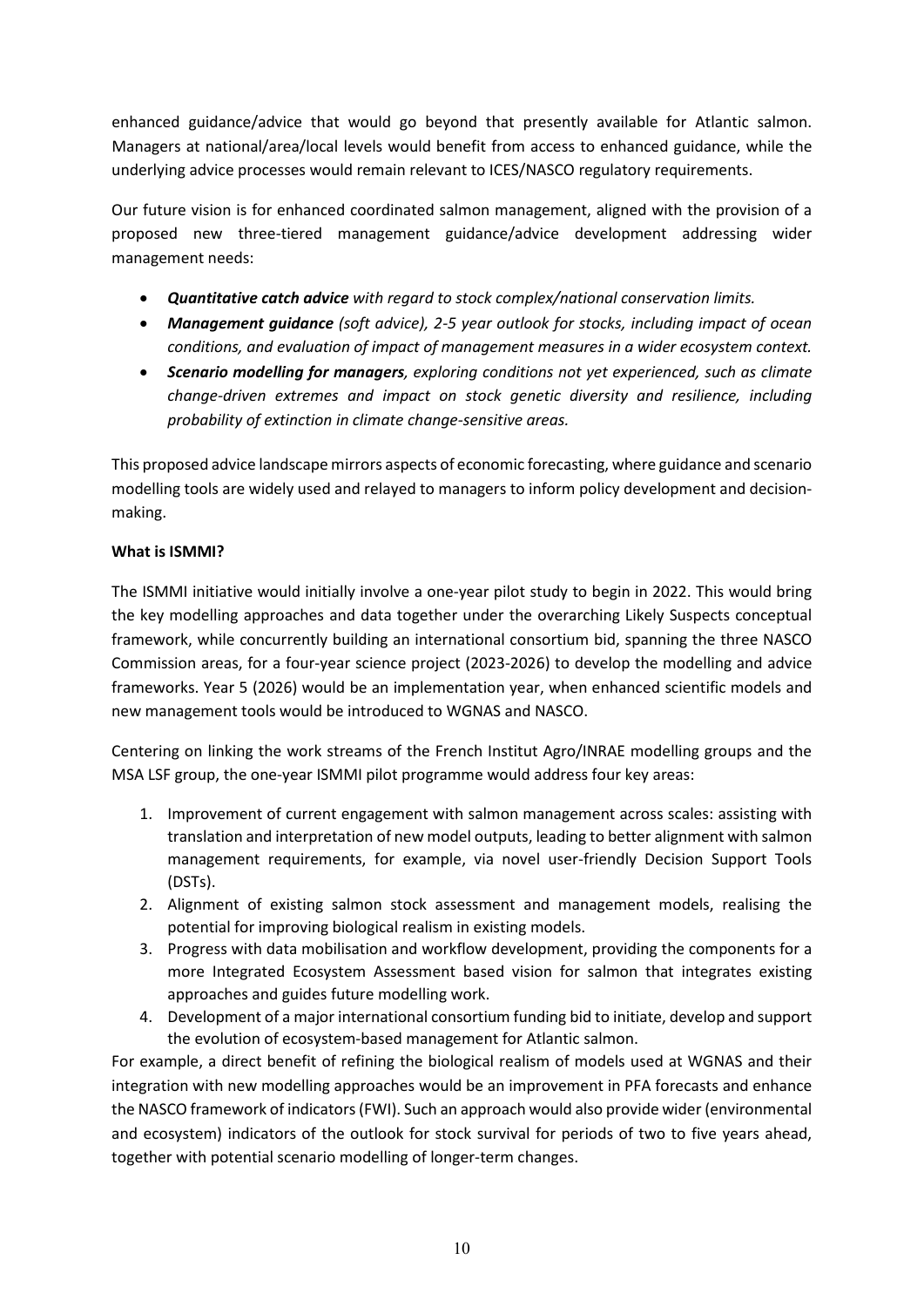#### **Board Request**

At the 2020 NASCO Annual Meeting the Board agreed that (ICR(20)16) "a*ny successor to SALSEA-Track should be: problem focussed; with a clearly defined internationally relevant question; not solely developed based on the newest technology available; have clear SMART objectives; a clear timeline; a clear budget; be at the basin-scale, and have an identified owner/co-ordinator. Additionally, it should address issues such as: data gaps; climate change; commonalities across the jurisdictions and mechanisms for supporting new technologies".*

We believe that the ISMMI Initiative, as detailed in the full proposal below, fulfills the criteria agreed at the 2020 meeting of the Board. Delivery of the suggested strategic plan would initially involve a one-year preparatory study to begin in 2022. This study would bring together the key modelling approaches and data sets, under the overarching Likely Suspects conceptual framework. It would concurrently build an international consortium bid for a four-year science project (2023-2026), to develop the modelling and advice frameworks, spanning the three NASCO Commission areas. Year five (2026) would be an implementation year, when enhanced scientific models and new management tools would be introduced to WGNAS and NASCO.

In our view the Board, working through NASCO, is ideally placed to co-ordinate such an internationally focused development. The Board is basin wide in its scope and is ideally placed to encourage Parties to embrace this new paradigm and to become full partners in the programme. The chances of success in launching a major research funding bid *(circa £3-5m*) would be considerably enhanced by the support of key inter-governmental organisations such as NASCO. We are therefore, seeking the endorsement of the Board for this initiative.

Very significant funding, both public and private sector, has been invested in the establishment of the Likely Suspects Framework research team and in the development of the Life Cycle Model (*circa* £500k to date). These human and intellectual resources will be fully available to ISMMI. We are also requesting matching support funding (£96k) from the Board and or parties to NASCO, for the one-year preparatory study to bring key modelling approaches and data together and to support the concurrent development of a major international research proposal, inclusive of all parties to NASCO*.*

Fundamental to the work of NASCO and ICES are improvements in scientific advice to managers and the integration of advice on salmon populations across their marine phases, with ecosystem data emanating from other relevant ICES programmes. As outlined above, we believe that a future vision for international salmon conservation and management must move beyond the provision of catch advice based on single-species demographics. It must encompass a wider eco-evolutionary vision, which recognises the speed of change in both the ocean and in our climate and which can tackle the urgent and fast moving challenges facing salmon populations for the remainder of this century. We believe that the Board is best placed to ensure the co-ordination that is required to oversee the evolution of ISMMI and to deliver on the comprehensive, 5 year, strategic plan as outlined in this proposal.

\_\_\_\_\_\_\_\_\_\_\_\_\_\_\_\_\_\_\_\_\_\_\_\_\_\_\_\_\_\_\_\_\_\_\_\_\_\_\_\_\_\_\_\_\_\_\_\_\_\_\_\_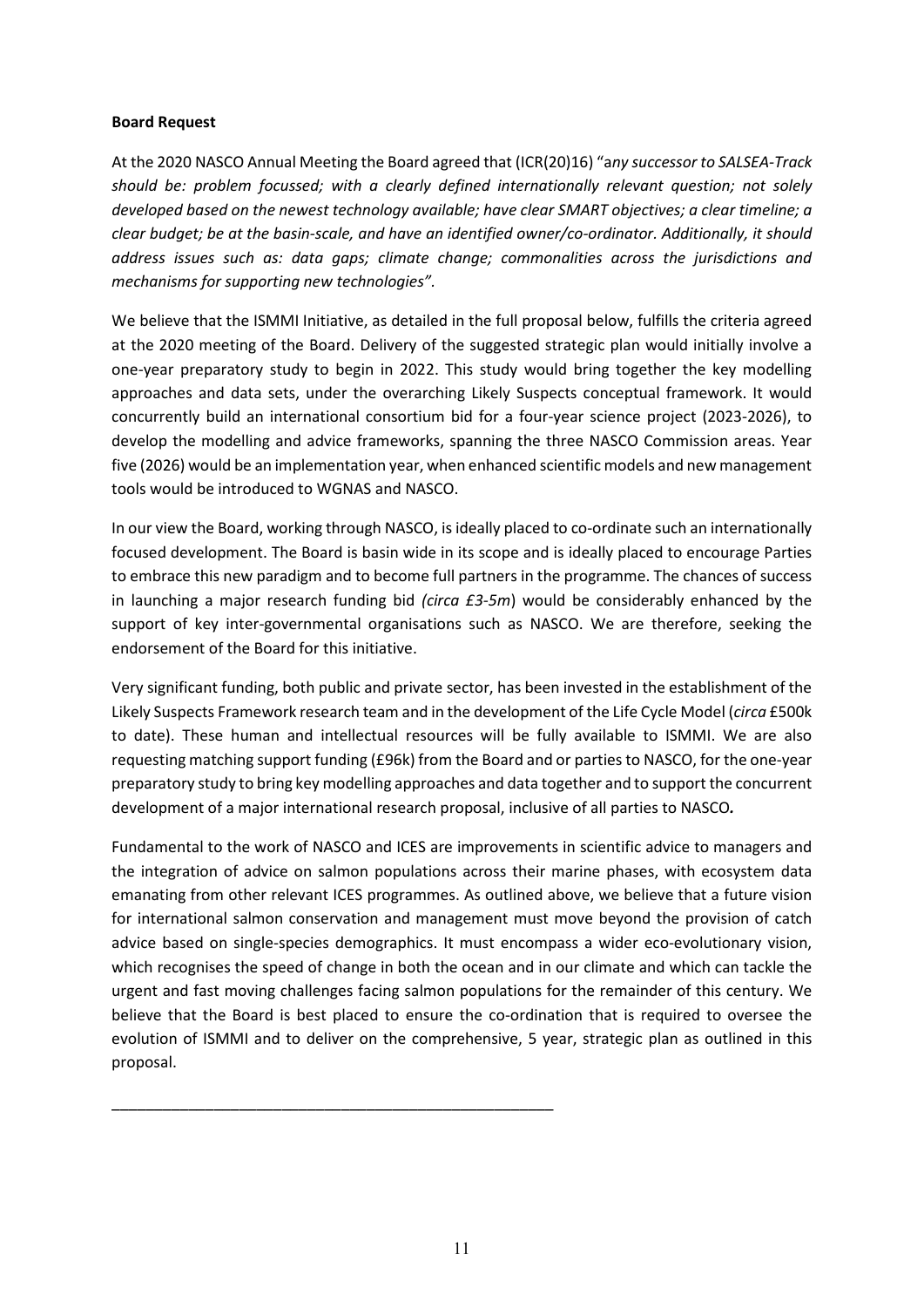#### **ISMMI - Full Proposal**

#### **Developing an International Atlantic Salmon Modelling and Management Initiative (ISMMI)**

#### **Background**

Over the past four years NASCO/the International Atlantic Salmon Research Board (the Board) has actively supported the development of the Likely Suspects Framework (LSF)<sup>(1)</sup> (ICR(20)11). The NASCO/ ICES advisory group (WGNAS) has supported the development of a comprehensive Life Cycle Model (LCM)<sup>(2)</sup>. The scientists involved in developing these initiatives held a series of meetings over recent months to see how best to integrate and utilise the results from these two programmes, to better inform advice and guidance to ICES and NASCO on the pressures facing salmon populations. The ad-hoc group concluded that a future vision for international salmon conservation and management must move beyond the provision of catch advice based on single-species demographics to an ecosystemic vision. This approach recognises the changes in the ecosystem that impact on salmon during the marine phase and tackles the urgent and fast moving challenges facing salmon populations for the remainder of this century. Such changes are firmly embedded in global environmental change. A new management paradigm is required which no longer relies on estimates of population and catch advice alone but incorporates an ecosystem approach and an evolutionarybased approach, linking models and prioritised research programmes. Such an approach would aim to develop a suite of dynamic ecosystem indicators, which align closely with the emerging concept of integrated ecosystem assessment (IEA). Fully supported by fisheries management efforts globally, the IEA approach provides a framework to provide management advice for fish stocks, taking account of the full array of ecosystem interactions that can influence eco-evolutionary stock dynamics.

For the ICES Atlantic salmon advice to become more closely aligned with the recognised benefits of using a more ecosystems-based approach in the assessment of other marine species it is envisaged that the stock assessment methodology for salmon will involve benchmarking, as appropriate. For example, the current iteration of the Life Cycle Model being tested by the WGNAS in 2021 will be bench marked by ICES in the near future. However, the LCM as it currently stands contains many assumptions around separating out the different sources of variability among the phases of the life cycle, in particular between survival during the first and second years at sea and their intricate relation with the maturation schedule. It lacks also an evolutionary perspective. There is no doubt that it would greatly benefit from the inclusion of relevant marine ecosystem data to better inform the drivers of variability and help identify tipping points during the life cycle most likely to be responsible for the decline in marine survival. These would both improve our understanding of the mechanisms and drivers of the historical trends (the hindcasting phase of the analysis) and strengthen our capacity to forecast future marine productivity and salmon abundance. This should be embedded within an ecoevolutionary approach where the intricate relationship between phenotypic plasticity and evolutionary response are considered to resolve the likely suspects of the response of individuals and populations to multiple anthropogenic pressures. It is now clear that for future benchmarking, what is required is a portfoilo of models, which include both marine environmental and marine ecosystem data. We believe that this could be achieved by linking the LSF and the LCM related approaches.

The second of three ICES/NASCO workshops (WKSalmon2 – Data Evaluation) is provisionally scheduled for 2021. The principal objective of the workshop will be to examine how best to mobilise and identify the most relevant marine ecosystem drivers; how these data can be assimilated and stored in the LSF data repository and subsequently made available to the teams refining the Life Cycle Model and other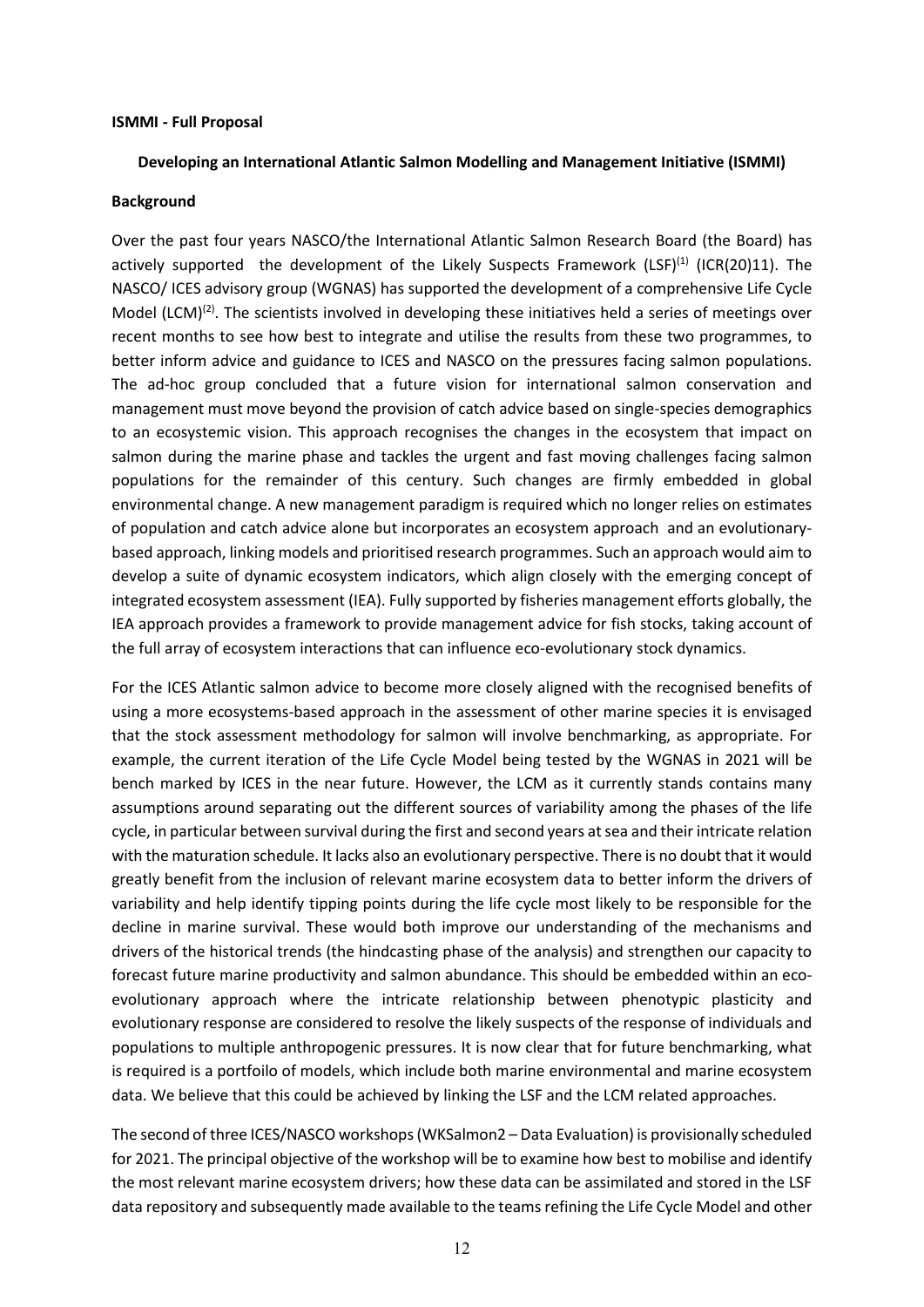sister models. This would include the exploration of novel data on environment and ecosystem attributes across different basins and consideration of salmon energetics during the marine phase. Such an approach, we would argue, is an essential prerequisite to moving towards a novel, ecosystem based approach to future salmon management. It would directly support the work of WGNAS and more closely align future benchmarking of Atlantic salmon assessments with the ICES processes for other marine species.

#### At the 2020 NASCO Annual Meeting the *International Atlantic Salmon Research Board* agreed that (ICR(20)16):

*2) Any successor to SALSEA-Track should have the following attributes:*

- *be problem focused, with a clearly defined internationally relevant question, which is not solely developed based on the newest technology available*
- *have clear SMART objectives*
- *have clear timelines*
- *have a clear budget*
- *be at the basin-scale*
- *have an identified owner / co-ordinator.*

*Additionally, it should address issues such as:* 

- *data gaps*
- *climate change*
- *commonalities across the jurisdictions*
- *mechanisms for supporting new technologies*

We believe that the *International Atlantic Salmon Modelling and Management Initiative (ISMMI)*, as outlined below, fulfills the criteria agreed at the 2020 meeting of the Board (Table 1). We are, therefore, seeking the endorsement of the Board for this initiative and are also requesting matching support funding of £96k from the Board and /or parties to NASCO for one year to allow for the development of a major international research proposal, inclusive of all parties to NASCO.

\_\_\_\_\_\_\_\_\_\_\_\_\_\_\_\_\_\_\_\_\_\_\_\_\_\_\_\_\_\_\_\_\_\_

*2The Atlantic salmon Life Cycle Model, led by researchers Institut Agro and INRAE (France), provides an integrated hierarchical Bayesian life cycle model that simultaneously estimates the abundance of post-smolts at sea, post-smolt survival rates, and proportions maturing as 1SW, for all SU (stock units) in Northern Europe, Southern Europe and North America. The model is an age- and stage-based life cycle model that considers 1SW and 2SW life history strategies and harmonises the life history dynamics among SU in North America and Europe*

| Table 1 Outline and scope of Year One ISMMI proposal |
|------------------------------------------------------|
|------------------------------------------------------|

| <b>ISMMI Programme area</b> | <b>Problems addressed</b> | <b>Objectives</b>                         | <b>Board matching</b><br>funding<br>requested |
|-----------------------------|---------------------------|-------------------------------------------|-----------------------------------------------|
| 1. Improved engagement      | Issues with               | <b>Specific</b>                           | £12K                                          |
| with salmon                 | communication and         | To provide a User Interface (UI) Decision |                                               |
| management across           | integration of            | Support Tool                              | Time and travel                               |
| scales, assisting with      | important research        | <b>Measureable</b>                        | for keynote                                   |
| translation of new model    | and modelling outputs     | Quantifiable use-data and metrics from    | participation at                              |
| outputs better aligned to   | into management           | engagement with UI Interface              | one workshop                                  |
| salmon management via       | actions                   | <b>Achievable</b>                         | plus rapporteur                               |
| Decision Support Tool/s     |                           |                                           | and                                           |
|                             |                           |                                           | organisation                                  |

<sup>1</sup> *The Likely Suspects Framework (LSF) is the flagship project of the Missing Salmon Alliance (MSA), and represents the development of a guiding vision for actions to help boost adult Atlantic salmon returns. It will enable salmon managers to adopt an adaptive management approach and to make evidence based decisions. The LSF will provide salmon managers with access to high quality information on the causes of mortality variation. A detailed understanding is required of the mechanisms driving variation in salmon stock abundance and this objective is at the very heart of the LSF process.*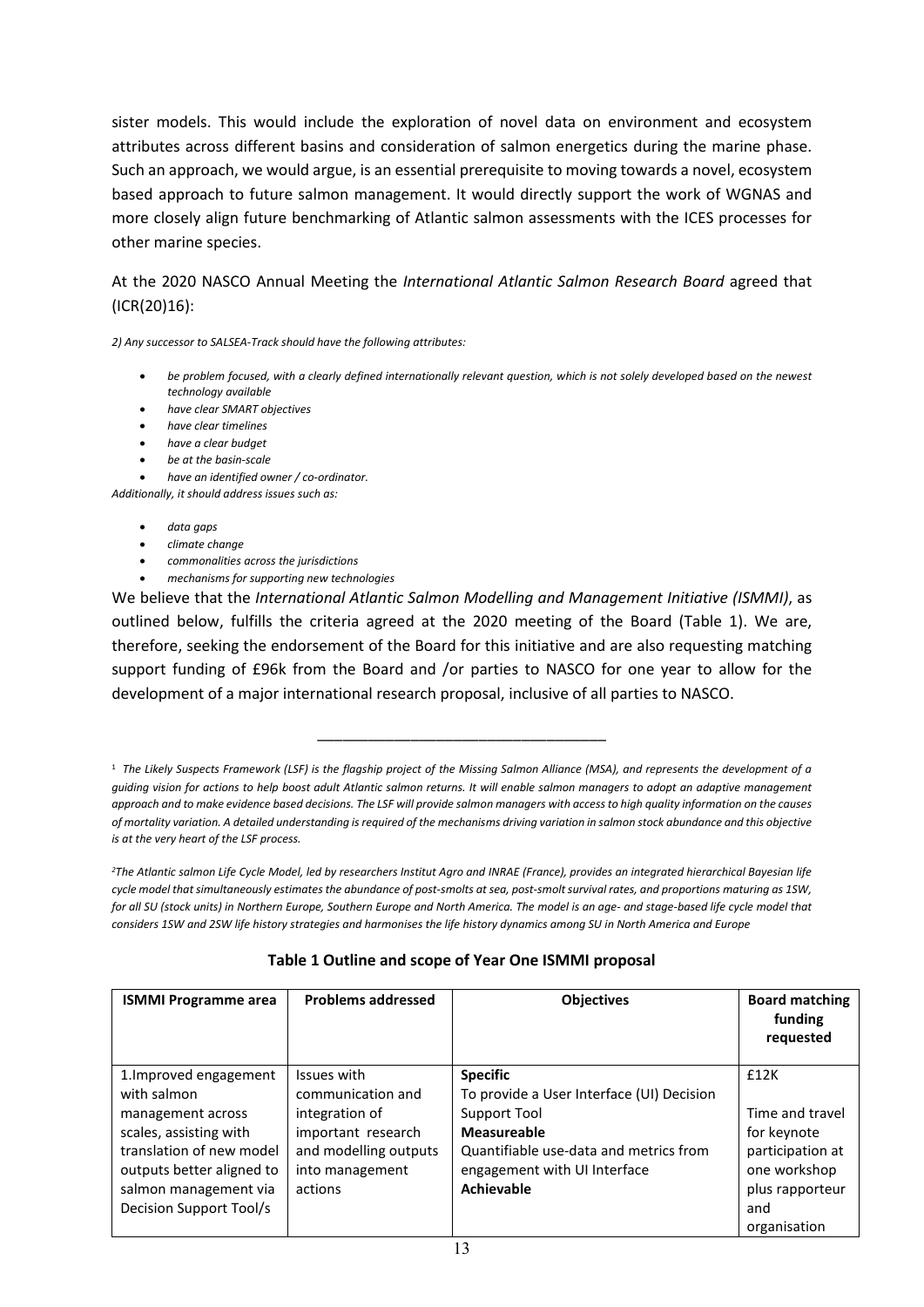|                            | Recognised issues with         | Phase 1 development of UI underway and     |                    |
|----------------------------|--------------------------------|--------------------------------------------|--------------------|
|                            | the poor flow between          | technical expertise within network of      |                    |
|                            | ICES/NASCO stock               | proposers                                  |                    |
|                            | assessment advice and          | Relevant                                   |                    |
|                            | regional and local             | Salmon managers need better access to      |                    |
|                            | management teams /             | good management advice and forecasting     |                    |
|                            | stakeholders                   | tools                                      |                    |
|                            |                                | <b>Time bound</b>                          |                    |
|                            |                                | A functional UI to provide decision        |                    |
|                            |                                | support is deliverable within 1 year, with |                    |
|                            |                                | iterative revision and refinement          |                    |
|                            |                                |                                            |                    |
|                            |                                | necessary via continued management         |                    |
| 2. Alignment of existing   | Current<br>restricted          | <b>Specific</b>                            | £15k               |
| salmon stock assessment    | forecasting capacity in        | Model evaluation and refinement to         |                    |
| and management             | PFA models                     | increase biological realism                | Contribution       |
| models, realising the      |                                | <b>Measureable</b>                         | towards travel     |
| potential for improving    | <b>Difficulties</b><br>linking | Documented revisions and evolution of      | costs for          |
| biological realism in      | the<br>modelling<br>to         | modelling programmes                       | attending 2 x 2    |
| existing models            | NASCO framework of             | <b>Achievable</b>                          | day workshops      |
|                            | indicators (FWI).              | Functional models exist and expertise      |                    |
|                            |                                | within networks of proposers               |                    |
|                            | Individual models can          | Relevant                                   |                    |
|                            | represent<br>important         | Recognised limitations in current          |                    |
|                            | life-stage-specific            | modelling frameworks are addressed         |                    |
|                            | survival<br>variation          | <b>Time bound</b>                          |                    |
|                            | differently, and include       | Development of specified elements within   |                    |
|                            | evolutionary processes         | one year                                   |                    |
|                            |                                |                                            |                    |
| 3. Progress towards        | Limited<br>of<br>use           | <b>Specific</b>                            | £35K               |
| providing the              | environmental<br>and           | Development of IEA strategy and            |                    |
| components for a more      | ecosystem indicators to        | ecosystem indicators evaluation            | Contribution       |
| <b>Ecosystems Based</b>    | provide<br>biological          | <b>Measureable</b>                         | towards travel     |
| Approach for salmon        | realism<br>in<br>current       | Conduct comparison between outputs         | costs for          |
| management that            | modelling approach             | from current stock assessment methods      | attending 2 x 2    |
| integrates existing and    |                                | and developing IEA approach                | day data-tech      |
| guides future modelling    | Poor integration               | <b>Achievable</b>                          | workshops          |
| work                       | between salmon and             | Multiple examples of developing IEA        |                    |
|                            | the Integrated                 | approach and expertise within ICES         | Fund for partial   |
|                            |                                | networks                                   |                    |
|                            | management approach            |                                            | covering           |
|                            | promoted for other             | Relevant                                   | WKSalmon 3         |
|                            | marine species                 | An Ecosystem-based management              | participants'      |
|                            |                                | addresses current challenges and future    | costs to           |
|                            | Limited opportunities          | requirements                               | increase           |
|                            | to refine and develop          | <b>Time bound</b>                          | participation      |
|                            | modelling and stock            | Initial IEA development will be to         |                    |
|                            | assessment approach            | assemble and assess potential indicators   |                    |
|                            |                                | in year 1                                  |                    |
| 4. Development of an       | Limited coordination of        | <b>Specific</b>                            | £34K               |
| Atlantic, basin-wide,      | national salmon                | The production and submission of an        |                    |
| international funding bid  | research programmes            | international funding bid                  | Project bid        |
| to develop this initiative | and efficacy of                | <b>Measureable</b>                         | developer,         |
| and support the roll out   | resource use                   | Bid development provides identifiable      | salary and travel  |
| of a 5-year strategic      |                                | research consortium and content will       | costs              |
| science plan for Atlantic  | Requirement for a              | provide transferable resources/models      | contribution for   |
| salmon management          | future vision for              | <b>Achievable</b>                          | 12 months          |
|                            | integrating                    | Previous track record of proposers. Key    | involvement        |
|                            | international salmon           | groups and individuals are well integrated | $~^{\sim}$ £34 $k$ |
|                            | management and                 | within proposers' networks assisting bid   |                    |
|                            | research programmes            | development                                |                    |
|                            |                                |                                            |                    |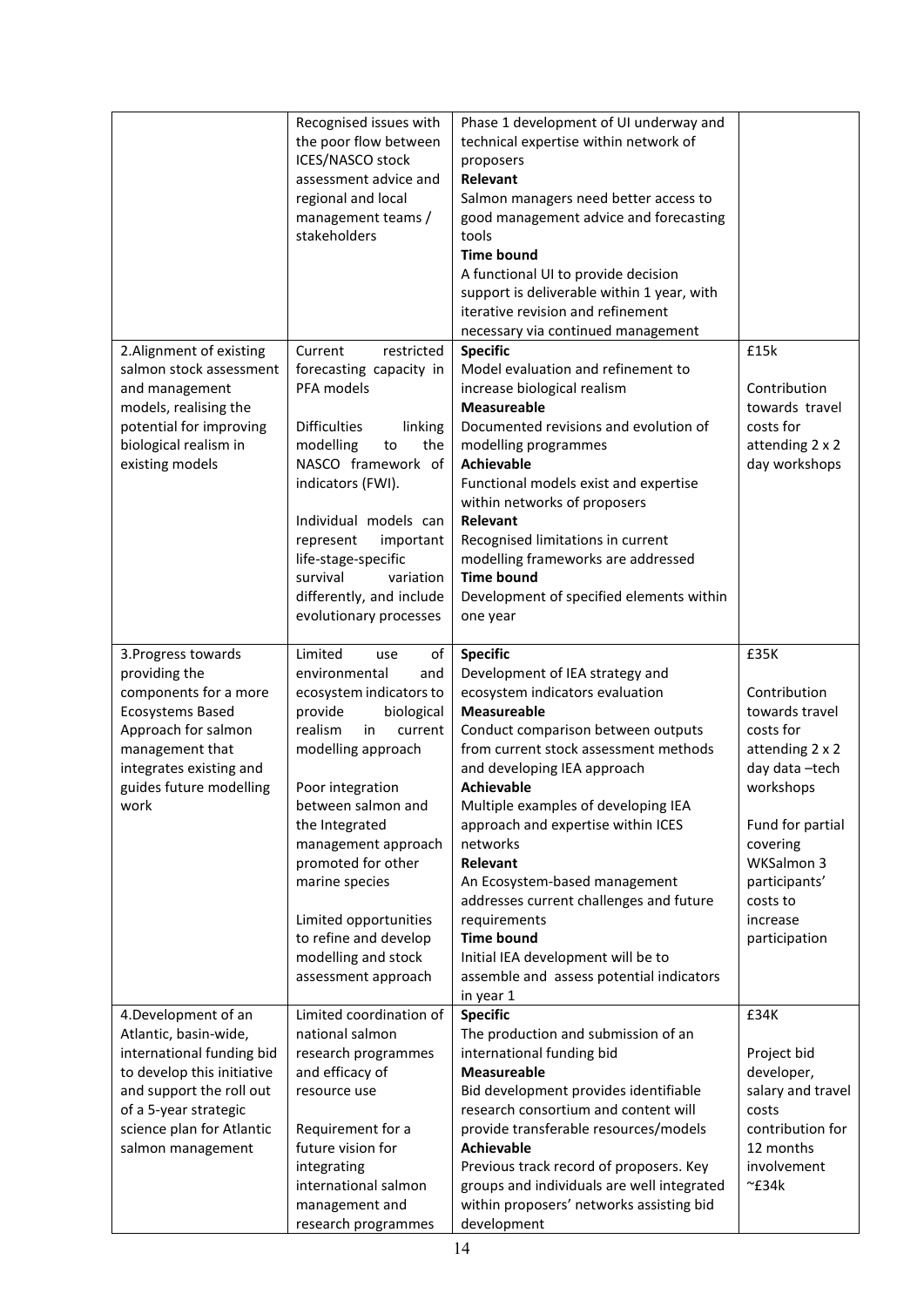| Relevant<br>International collaboration behind an<br>agreed vision is required to address the<br>scale of challenges facing Atlantic salmon<br><b>Time bound</b><br>Bid development and submission<br>completed within 1 year |            |
|-------------------------------------------------------------------------------------------------------------------------------------------------------------------------------------------------------------------------------|------------|
|                                                                                                                                                                                                                               | Total £96K |

#### **The Challenge - Integrating Modelling and Management**

As outlined above our proposal offers an opportunity to improve the biological realism of existing modelling approaches and integrate them to develop ecosystem and evolutionary-based enhanced guidance/advice that would go beyond that presently available for Atlantic salmon. Through linking existing and on-going programmes of work, managers at national/area/local levels would gain benefit from access to improved guidance while the underlying processes would remain relevant to NASCO /ICES regulatory and advisory requirements.

\_\_\_\_\_\_\_\_\_\_\_\_\_\_\_\_\_\_\_\_\_\_\_\_\_\_\_\_\_\_\_\_\_\_\_\_\_\_\_\_\_\_\_\_\_\_\_\_\_\_\_\_\_\_\_\_\_\_\_\_\_\_\_\_\_\_\_\_\_\_\_\_\_\_

Our future vision is for enhanced coordinated salmon management, aligned with the provision of a proposed new three-tiered management guidance/advice development addressing wider management needs:

- *Quantitative catch advice with regard to stock complex/regional/national CLs.*
- *Management guidance (soft advice), 2-5 year outlook for stocks including ocean conditions, evaluation of impact of management measures in a wider ecosystem context.*
- *Scenario modelling for managers, exploring conditions not yet experienced, such as climate change driven extremes and impact on stock genetic diversity and resilience, including probability of extinction.*

The above advice landscape mirrors some aspects of economic forecasting, where guidance and scenario modelling tools are widely used and relayed to managers, to inform policy development and decision-making.

It is widely recognised that one single over-arching stock forecasting model cannot address all requirements for integrating data on stock abundance and survival trends. Furthermore, our ability to forecast stock abundance trends for management advice purposes is highly contingent on the biological realism of the models used. Models are developed at different spatial scales and at different level of biological organisation, from individual-based models developed at the scale of populations to basin-scale models. All have pros and cons in terms of data that can be assimilated and questions that can be addressed. Developing connections among a portfolio of different models, improving biological realism in modelling approaches and exploring the potential for wider integration of ecosystem indicators to enhance the ability of ICES to provide advice on Atlantic salmon may provide a way forward. Progress may be possible via contemplating a series of models, addressing particular areas of interest but fully coupled together, rather than a single end-to-end ecosystem model.

The Likely Suspects Framework links well with the development of the work of key Life Cycle Modelling initiatives by: providing an internationally supported conceptual framework, organising key mortality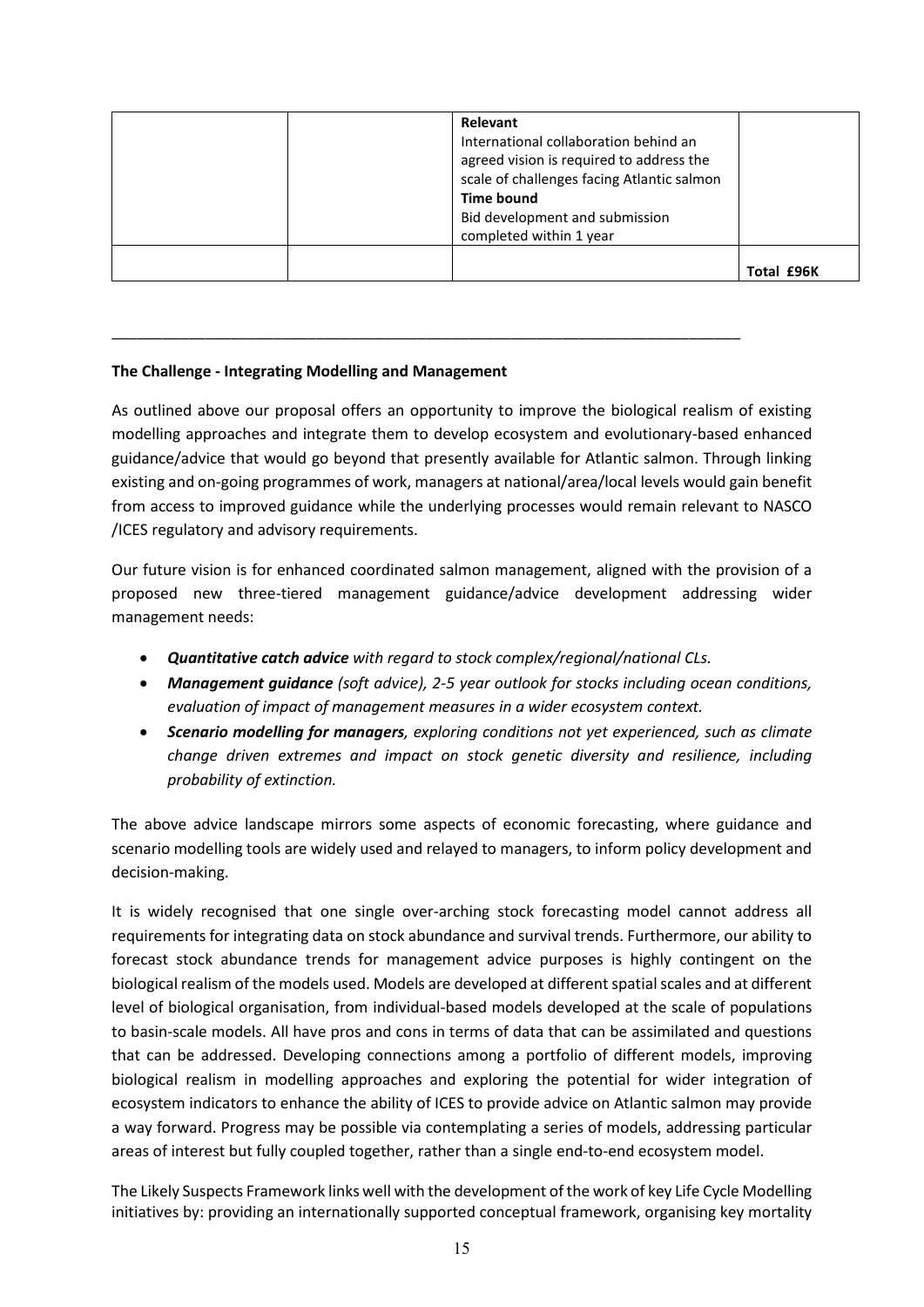questions / data resources by life-stage, spatio-temporal domains and by management drivers. Coordinated advances in both programmes form the basis of this proposal.

#### **ISMMI: a strategic plan, under the auspices of the Board**

The Board is invited to consider establishing a five-year strategic science plan as a successor to SALSEA-Track. This plan would centre on further modelling development research and data acquisition, with the primary objective of supporting a more integrated ecosystem-based approach to Atlantic salmon assessment and management: the *International Salmon Modelling and Management Initiative (ISMMI).*

Delivery of the suggested strategic plan would initially involve a one-year pilot study to begin in 2022. This study would bring together the key modelling approaches and data sets, under the overarching Likely Suspects conceptual framework. It would concurrently build an international consortium bid for a four-year science project (2023-2026), to develop the modelling and advice frameworks, spanning the three NASCO Commission areas. Year 5 (2026) would be an implementation year, when enhanced scientific models and new management tools would be introduced to WGNAS and NASCO.

The pilot study will be critical to establish the work streams for the overall five-year plan, and in particular to support the development of the Atlantic-wide consortium bid. An element of matchfunding from the Board is being requested for the pilot study, as detailed in Table 1 above.

Centering on linking the work streams of the French Institut Agro/INRAE modelling groups and the MSA LSF group, the one-year ISMMI pilot programme would address four key areas:

**1. Improvement of current engagement with salmon management across scales: assisting with translation and interpretation of new model outputs, leading to better alignment with salmon management outputs via Decision Support Tools (DSTs)** 

In seeking to improve the effectiveness of salmon management advice, communication of the outputs from the increasingly complex models used in generating such advice urgently needs to be improved. There is a need to evolve management guidance and advice in a coordinated and focused way to meet the needs of various local national and international administrations and management groups.

An important element is communicating with salmon managers and integrating their requirements into tool development. Use of terminology is important, and great care is needed in communicating modelling functions and limitations and in expectation management. If successfully addressed, this aspect could allow improvements in the flow of ICES/NASCO stock assessment advice to stakeholders, most particularly to regional and local management teams.

Inherent to the LSF concept is the use of decision support tools (DSTs), to enhance the interface between modelling outputs and managers. These tools aim to provide user-friendly, accessible graphical type outputs to show important trends, such as abundance and survival, together with prospects for ocean survival and the status of key ecosystem indicators (e.g. predators, competitors etc.). DSTs can provide a wider lifetime context to quantitative advice and allow managers to make timely decisions, while taking account of such information. Scenario ("*what-if*" prospective) is also conceivable in the design and implementation of DSTs.

Specifically we propose to: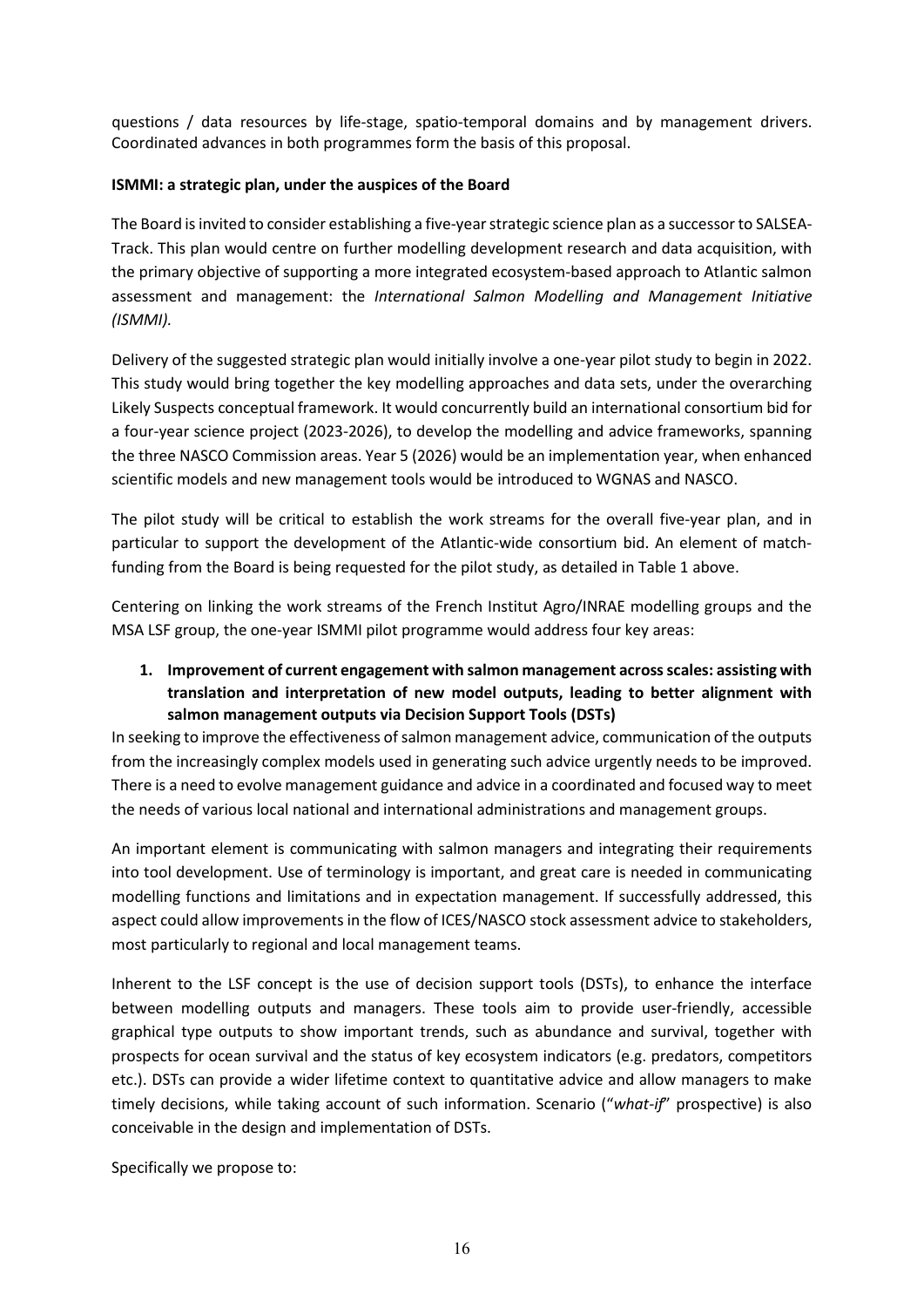- Host a workshop (or series of focused discussions) with managers, to seek input to guide the development of management-friendly, easily understood interfaces between model outputs and management advice / guidance.
- On that basis, develop improved interfacing between managers and modellers, specifically testing various decision support tools structures and designs.
- Concurrently, evolve the translation of model outputs beyond current parameters to encompass stock prospects (survival outlook) and scenario planning.
- **2. Alignment of existing salmon stock assessment and management models, realising the potential for improving biological realism in existing models.**

This component would build on specific model components development/enhancement already underway:

Institut Agro/INRAE group and collaborators:

- Refining the LCM and exploring incorporating variability in the natural mortality rates (M) post-PFA, and the intricate relationship between survival and maturation schedule.
- Expanding biological and evolutionary realism beyond current LCM capacity to incorporate a wider range of life history options
- Improving synergies and connections between salmon modelling approaches (Individual Based Atlantic Salmon Modelling and LCM)
- Data workflow process to provide inputs to LCM

Likely Suspects Framework group:

- Prioritising a set of salmon mortality questions as testable hypotheses, linked to life stage and domain
- Building a structured data framework organising and mobilising environmental and ecological datasets, using Graph database technology
- Establishing a technical toolbox of salmon assessment resources to facilitate evaluation in future developments
- Phase 1 design of a user-interface web application of the mechanism to relay the results of the LSF programme to salmon managers: a Decision Support Tool

A direct benefit of refining the biological realism of models used at WGNAS and their integration with new modelling approaches, would be an improvement in PFA forecasts and the NASCO framework of indicators (FWI). Such an approach would also provide wider (environmental and ecosystem) indicators of the outlook for stock survival for periods of two to five years ahead, together with potential scenario modelling of future, and longer term, changes. This would guide managers on what underlying changes were impacting, or likely to impact, salmon survival and abundance, thus enhancing the utility of the FWI process.

### **3. Progress towards providing the components for a more Integrated Ecosystems Assessment based vision for salmon, that integrates existing approaches and guides future modelling work**

Evolving an IEA approach for salmon management will require a high level of cooperation within ICES working groups and dedicated development time. Application of an IEA for Atlantic salmon will also require considerable development to focus it clearly on critical areas of concern and to fine tune it for use.

Drawing a distinction between hind casting and forecasting approaches within an IEA framework is important. For example, available indicators (or proxies) for past changes are not always easily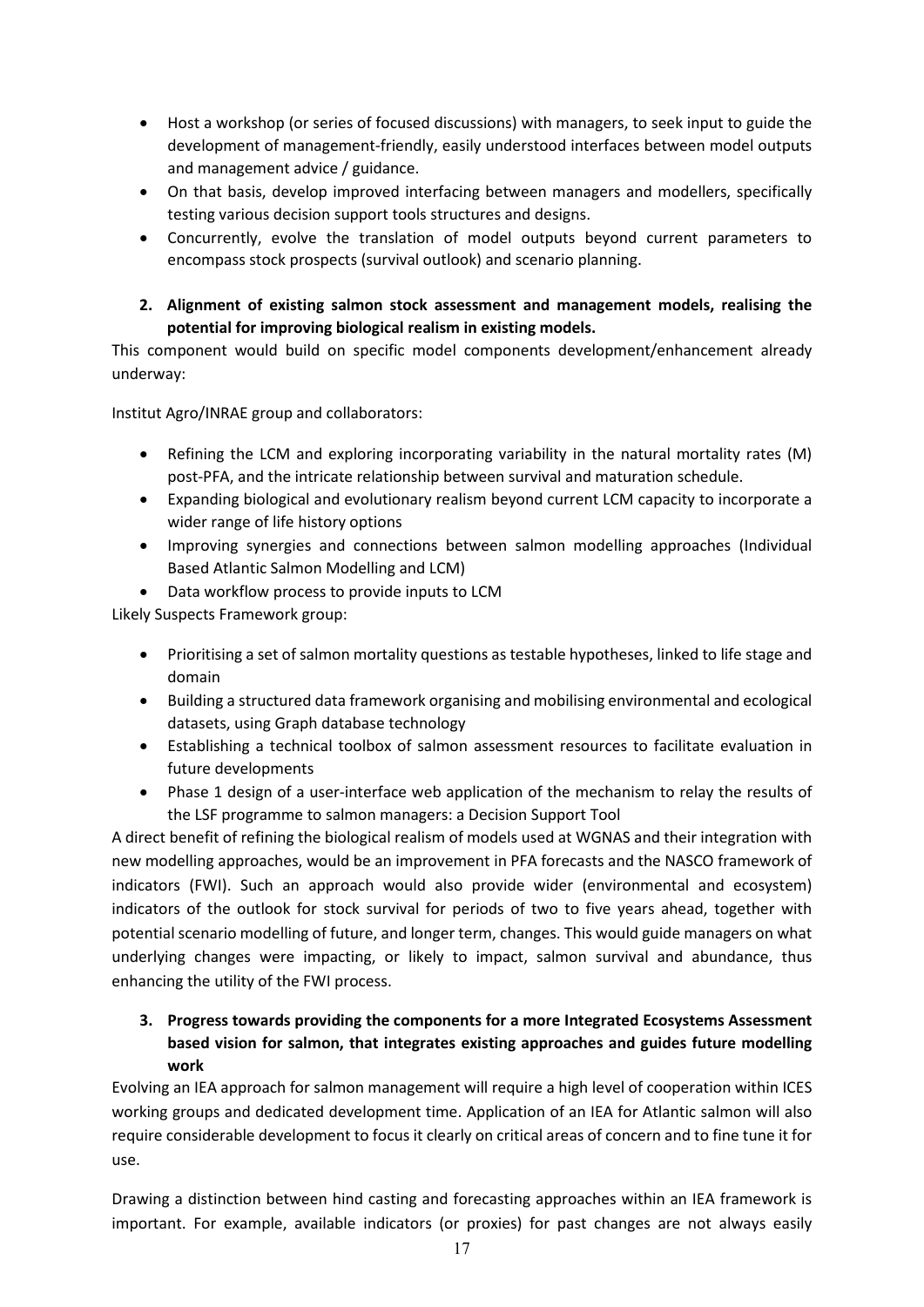integrated into methods to provide useful forecasts. However, hind casting is essential, especially in supporting an understanding of mechanistic (causal) relationships between marine indicators and salmon survival at sea. To better explain past biological and environmental conditions, hind casting models would be cooperatively focused to advance several linked areas of work:

- **New data mobilisation and workflow development to access comprehensive physical and ecological datasets**: Availability and assessment would be based initially on the inventory from WKSalmon1. The LSF data frame is currently building a suitable data resource, organised in a global data repository (using FAIR data principles) and in collaboration with colleagues working on similar challenges in North America (Atlantic and Pacific regions). Data mobilisation and sharing will facilitate new analysis (such as break-point analysis), specifically assisting linking of modelling approaches and hypotheses testing. The LCM data workflow approach, managed by Institut Agro/INRAE, shares the principles and elements of the underlying structure. We believe that an opportunity now exists to combine these data approaches.
- **New indicator development to improve assessments:** Consideration of the extent of initial datasets is required to provide variables for integration into existing or future model refinements, as potential indicators or as proxies. One focus area involves combining hydrodynamic models delivering ocean transport information with proxies for prey distribution and abundance, derived from ecological datasets (e.g. CPR series).
- **Prioritise and coordinate the work programme around addressing key mortality questions:** An MSA-LSF led initiative to prioritise salmon mortality hypotheses, which will facilitate linkage with available datasets/indicators/proxies, is underway, providing preparatory material for the upcoming 2021 ICES WKsalmon2 workshop. This will allow convergence between relevant datasets that are likely to be informative, leading to a tightly focused data call to the wider ICES community.

#### **4. Development of an international funding bid to initiate, develop and support the evolution of ecosystems-based management for Atlantic salmon.**

A central component of the proposed ISMMI programme will be the building of an international consortium-funding bid for a four-year Atlantic-wide science project, to fully develop the modelling and advice frameworks outlined above. This comprehensive bid for external funding (*circa* £3 - £5 million) could be targeted towards the new Horizon Europe Programme (or similar) with strong linkages to similar and complimentary funding opportunities in North America.

We envisage that by drawing together a wide range of collaborators in a cohesive and comprehensive bid for external funding, the 4-year proposal could include the four work packages below. Bid development could take advantage of the timing of the third in the series of NASCO / ICES workshops (WKSalmon3, provisionally planned for 2022) as a checkpoint to direct, review and evaluate the content of the proposal.

- **Model development:** Model integration within the LSF top-level conceptual framework, (portfolio of models), including enhancing biological realism of candidate modelling approaches. This would support ICES benchmarking and WGNAS annual advice to NASCO.
- **Accessing and mobilising the data:** Hypotheses-led mobilisation of the data components to provide an ecosystem-based vision for future salmon stock assessment and management. Such an approach would inform and enhance future modelling work.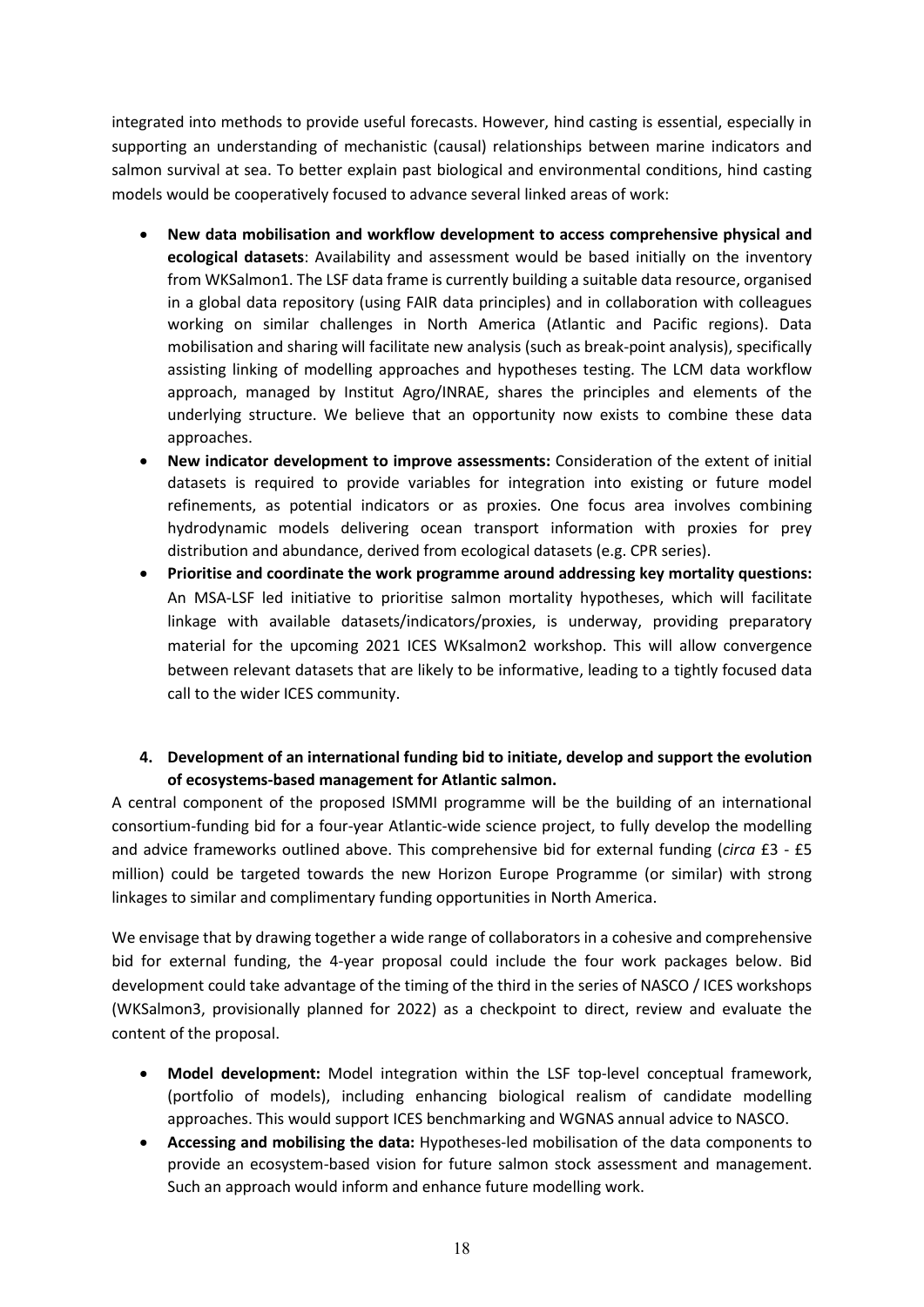- **Management guidance and advice:** Directing model and data developments to provide enhanced management guidance and advice in an accessible format via DSTs.
- **Communications:** Rolling out the implementation of the project outcomes, via deliverables targeting the needs of ICES/NSASCO, and communicating with the wider management community, at local, national and Atlantic Basin scales.

#### **Board Request**

The Likely Suspects Framework Workshop in November 2017 was the first scientific event held under the auspices of the International Year of the Salmon. With the endorsement of the Board/NASCO, the LSF was subsequently adopted as an IYS signature project. The subsequent, trans-basin working relationships that have developed between Atlantic salmon researchers and Pacific salmon scientists have formed the basis for a series of on-going scientific initiatives. The LSF project is currently engaged in workshops with Pacific salmon researchers, helping to develop case-use studies, with a view to implementing the LSF approach in the Pacific Basin, and with researchers in eastern Canada, through the multidisciplinary Canadian AJSRV, collaborative science project.

The current proposal reflects what is emerging from these discussions. The close parallels between the challenges in the two basins are now clear to those engaged in such co-operative programmes. What is also clear is the need to develop a suite of dynamic, ecosystem indicators, which align closely with the emerging concept of integrated ecosystem assessment. The aim of this proposal is to build on earlier co-operative successes such as SALSEA and to forge close links with those engaged in current projects such as SeaSalar, SMOLTRACK, the Greenland Tracking Programme, SAMARCH, SeaMonitor, the Moray Firth and Scottish West Coast Tracking Programmes. Many of the principals in these projects are serving on the External Advisory Board of the LSF.

In our view the Board, working through NASCO, is ideally placed to co-ordinate such an internationally focused development. The Board is basin wide in its scope and is ideally placed to encourage Parties to embrace this new paradigm and to become full partners in the programme by aligning their marine salmon programmes under the umbrella of *the International Atlantic Salmon Modelling and Management Initiative.* 

Very significant funding, both public and private sector, has been invested in the establishment of the Likely Suspects Framework research team and in the development of the Life Cycle Model to date (*circa* £500k to date). These human and intellectual resources will be fully available to ISMMI.

The chances of success of such a major bid *(circa £3-5m*) would be considerably enhanced by the support of key inter-governmental organisations such as NASCO. The Board's endorsement and matching financial support of £96k is therefore requested for one year to allow our consortium to a.) align existing salmon stock assessment and management models in preparation for the bid, improve engagement with salmon management at all levels and define existing key roadblocks and b.) appoint a suitably-experienced and qualified research proposal developer to build a trans-national research project funding bid (EU-Horizon or similar).

Fundamental to the work of NASCO and ICES are improvements in scientific advice to managers and the integration of advice on salmon populations across their marine phases, with ecosystem data emanating from other relevant ICES programmes. As outlined above, we believe that a future vision for international salmon conservation and management must move beyond the provision of catch advice based on single-species demographics. It must encompass a wider eco-evolutionary vision, which recognises the speed of change in both the ocean and in our climate and which can tackle the